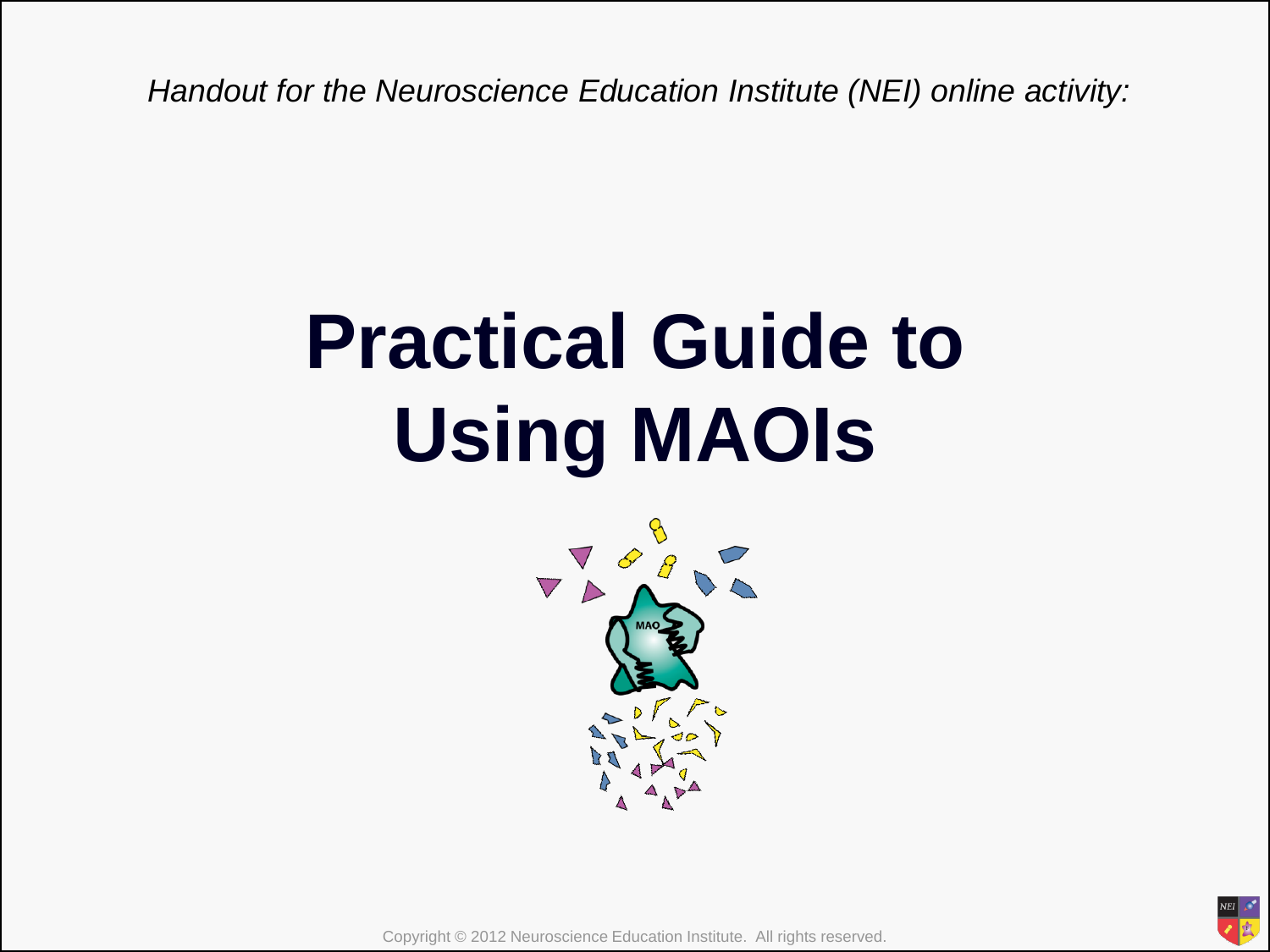#### **Learning Objectives**

- Identify foods and medications that interact with MAO inhibitors
- Implement safe management strategies when switching between MAO inhibitors and serotonin reuptake inhibitors
- Integrate MAO inhibitors into clinical practice according to best practices standards

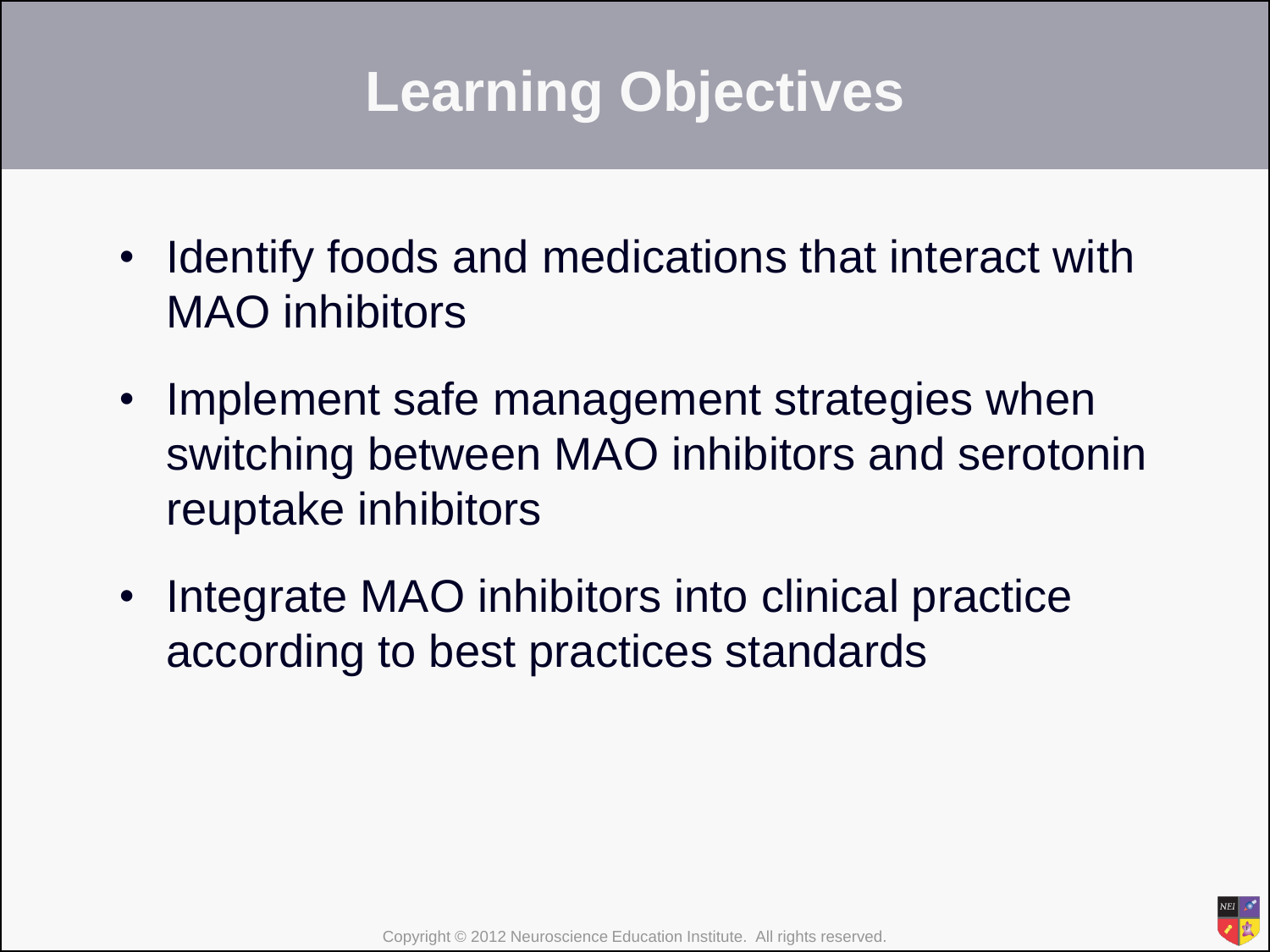#### **MAO Inhibitors**

| <b>Name</b>                 | MAO-A<br><b>Inhibition</b> | MAO-B<br>Inhibition | Amphetamine<br><b>Properties</b> |
|-----------------------------|----------------------------|---------------------|----------------------------------|
| phenelzine                  | $\ddot{}$                  | $\ddot{}$           |                                  |
| tranylcypromine             | $\pm$                      | $\pm$               | ╋                                |
| isocarboxazid               | $\div$                     | $+$                 |                                  |
| amphetamines (high-dose)    | $\div$                     | $+$                 | $\pm$                            |
| selegiline (transdermal)    |                            |                     |                                  |
| brain                       | $\div$                     | $\pm$               | $\div$                           |
| gut                         | $+/-$                      | $\div$              | $\pm$                            |
| selegiline (oral low-dose)  |                            | $\ddag$             | $\pm$                            |
| selegiline (oral high-dose) | $\ddag$                    | $+$                 | $\pm$                            |
| rasagiline (Europe, Israel) | $\blacksquare$             | $+$                 |                                  |
| moclobemide (not in U.S.)   | $\div$                     |                     |                                  |
| CX 157                      | ╋                          |                     |                                  |

Stahl SM. Stahl's Essential Psychopharmacology. 3rd ed. 2008.<br>Copyright © 2012 Neuroscience Education Institute. All rights reserved.

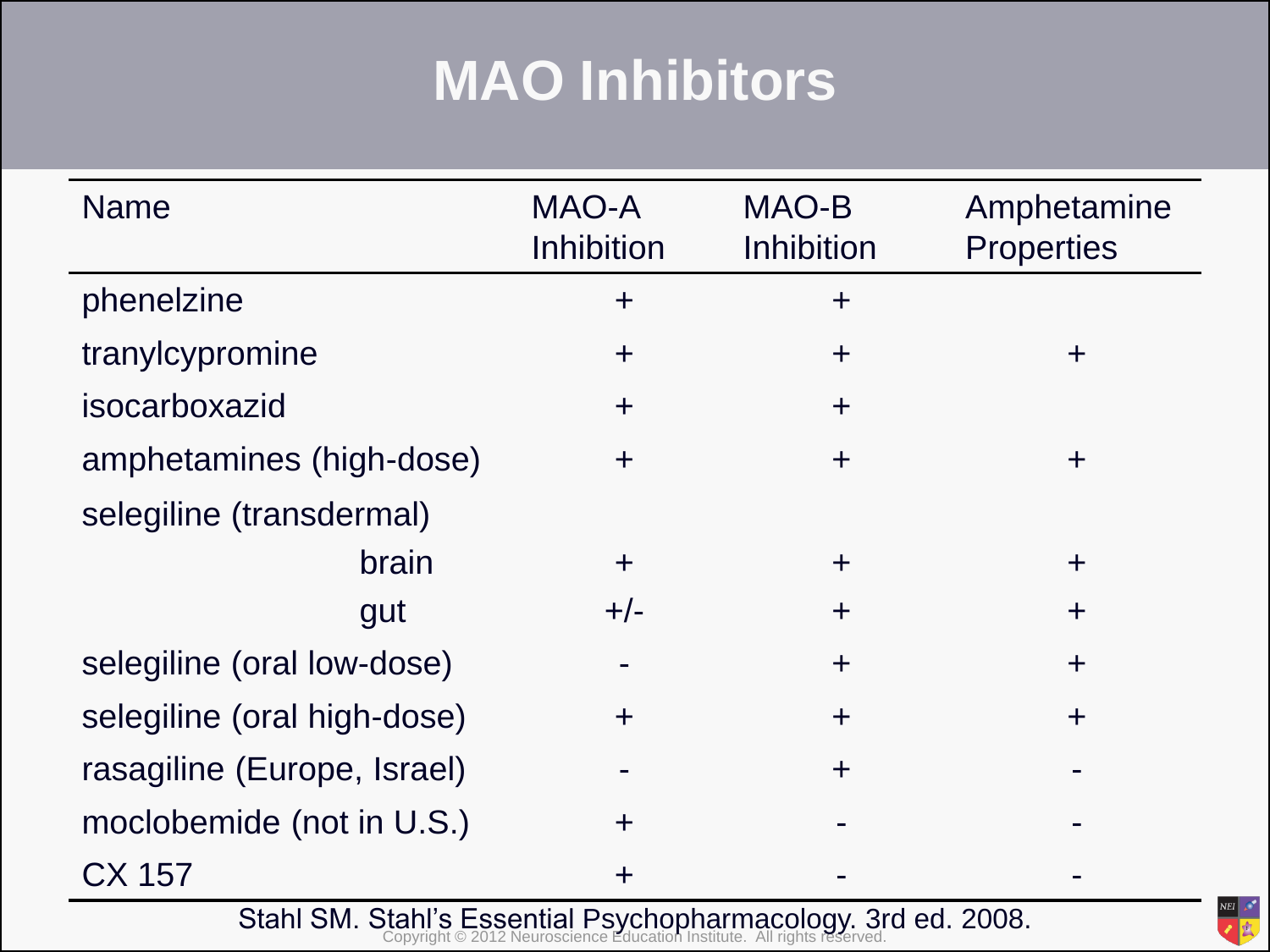#### **Two Major Interactions With MAOIs**

#### Noradrenergic

- Dietary: tyramine
- Drug: norepinephrine (NE) reuptake inhibitors and other NE-boosting drugs

 Serotonergic – Drug: serotonin (5HT) reuptake inhibitors

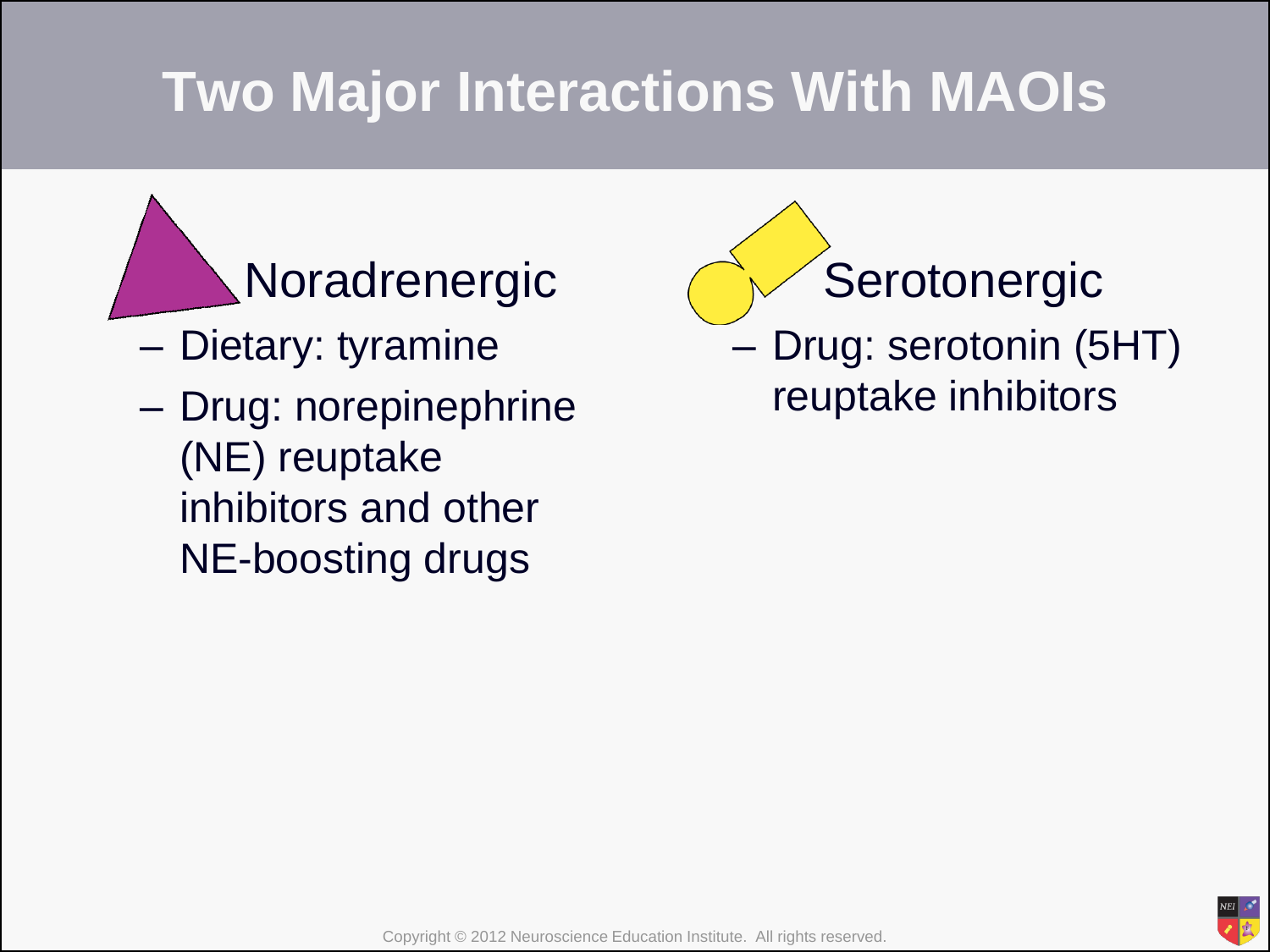# **Noradrenergic Interactions**

#### Dietary: Tyramine

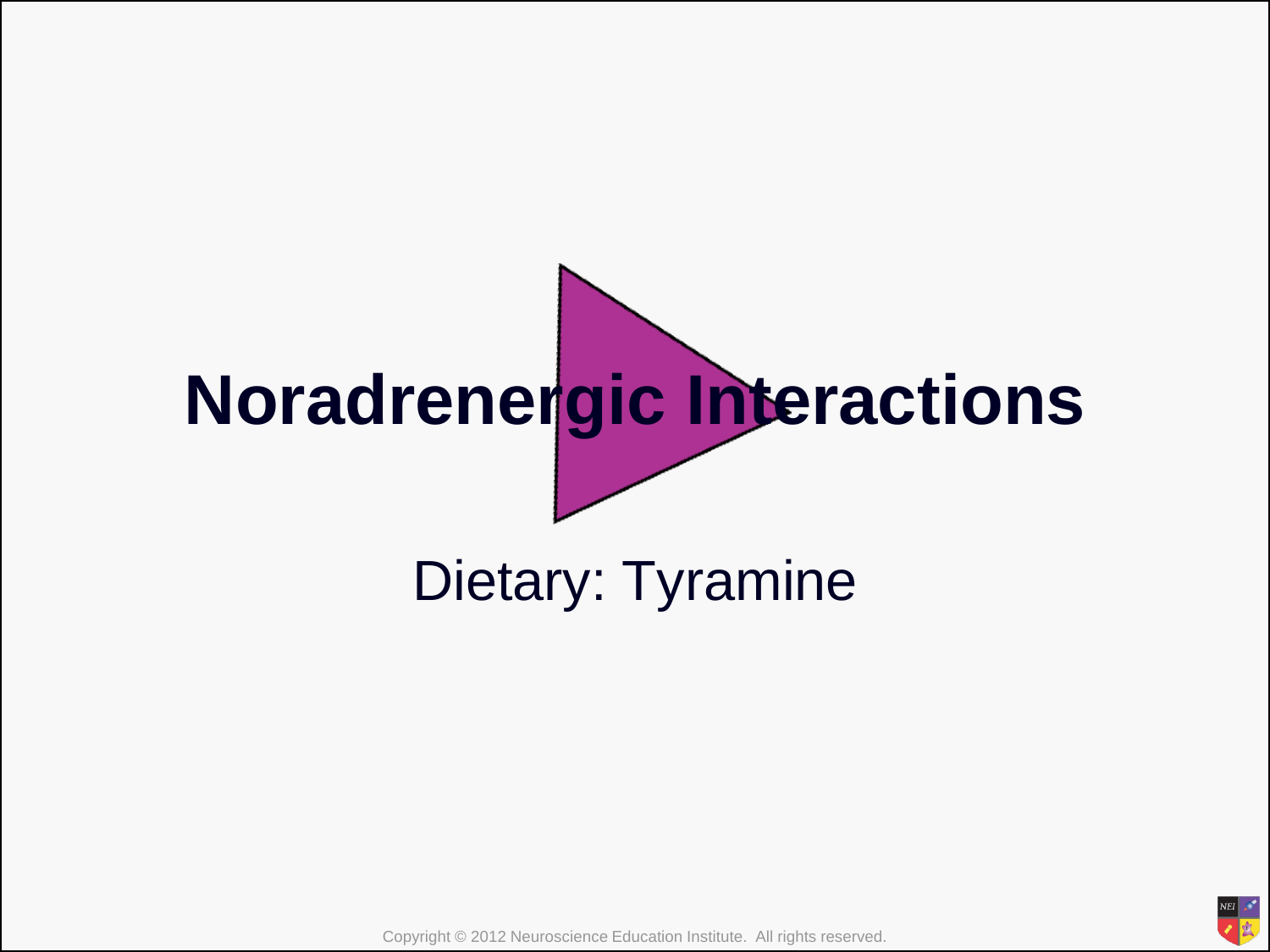#### **Myth #1: The Tyramine Interaction**

You can't eat cheese, drink wine or beer, or eat lots of foods that contain tyramine, or else you will develop hypertensive crisis...

…so if you go to pizza parties or wine and cheese receptions, eat in restaurants, or follow a normal diet, you can't take an MAOI.

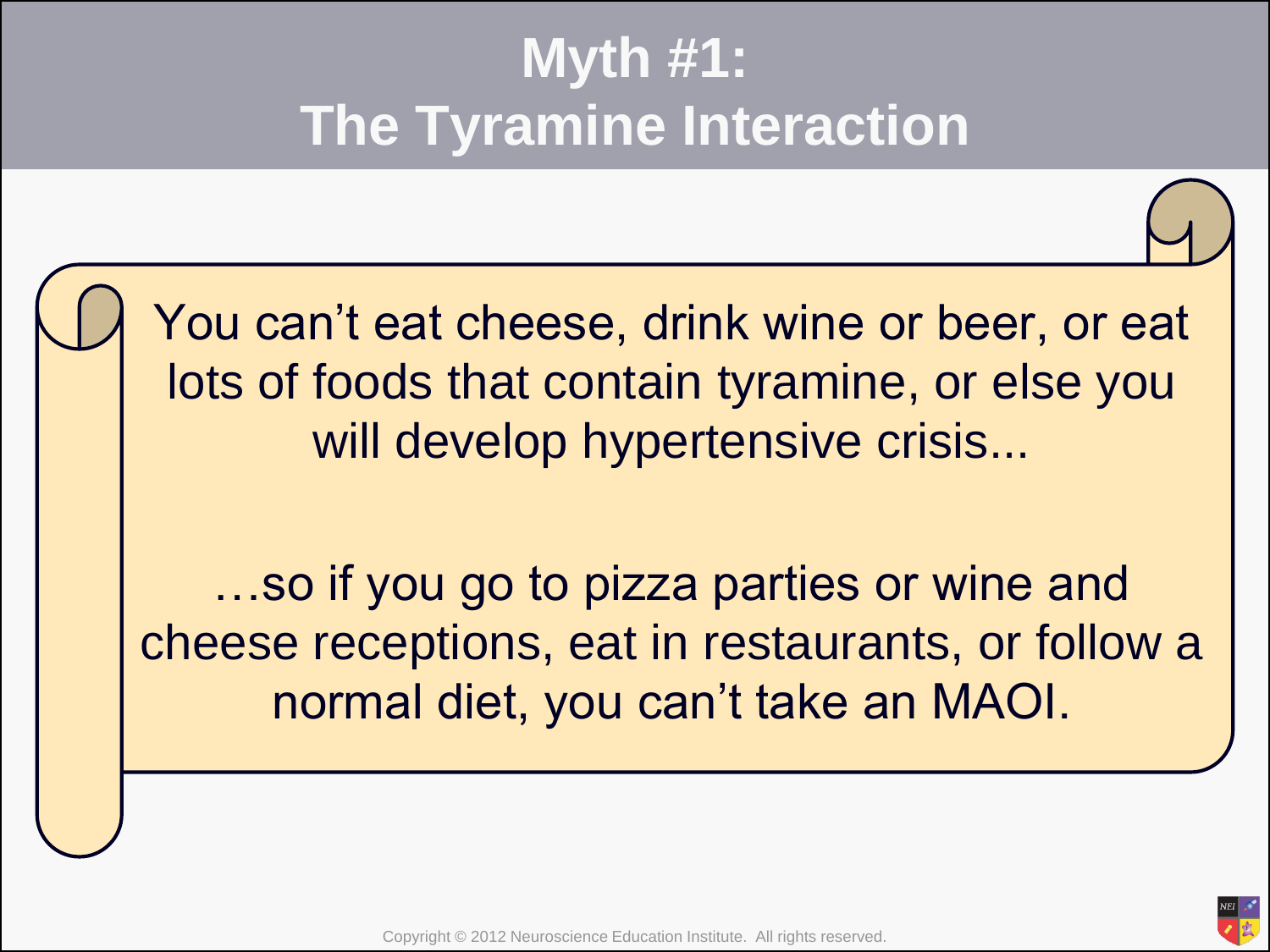#### **Myth #1: The Tyramine Interaction**

#### **The Truth**

There are a few things to avoid (which are easy to remember), but in practice, diet is not really a problem…

…unless you plan to drink a gallon of blue cheese.

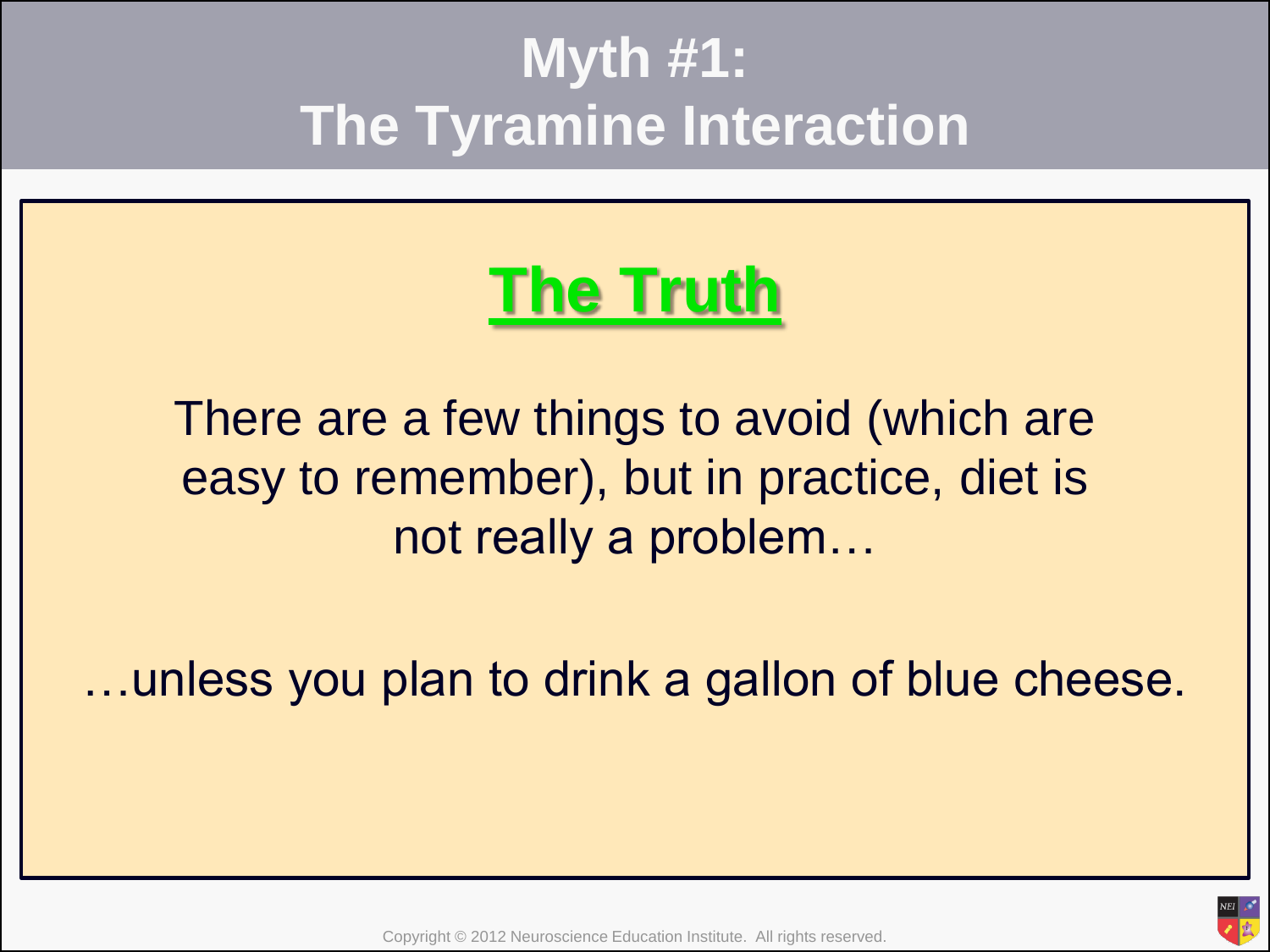#### **Myth #1: The Tyramine Interaction**

#### **The Pharmacology**

You should be cautious when combining an MAOI with anything that boosts NE because this can raise blood pressure.

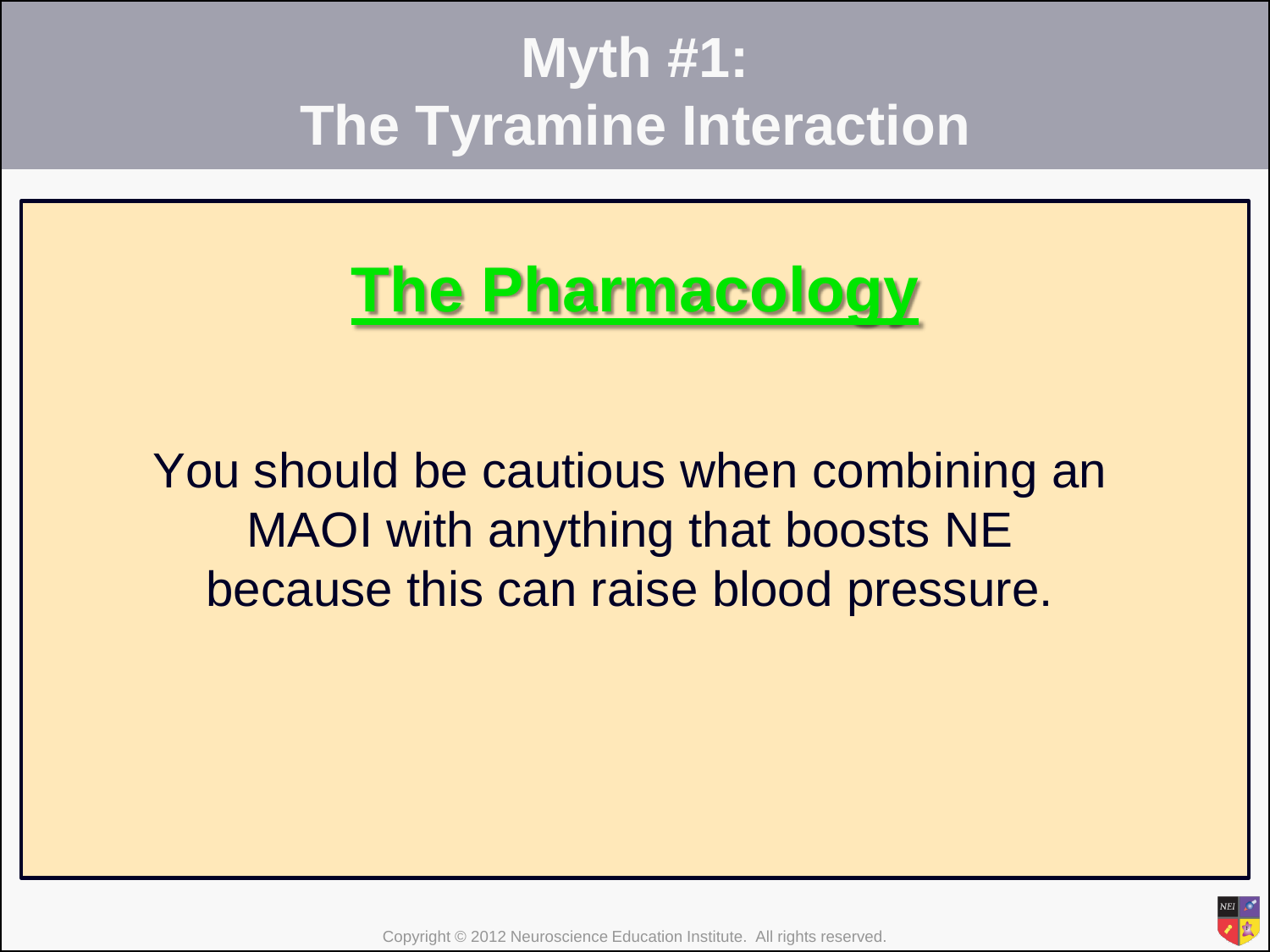#### **Hypertensive Crisis**

- Diastolic blood pressure >120 mm Hg
- Potentially fatal reaction characterized by:
	- Occipital headache that may radiate frontally
	- Palpitation
	- Neck stiffness or soreness
	- Nausea
	- Vomiting
	- Sweating (sometimes with fever)
	- Dilated pupils, photophobia
	- Tachycardia or bradycardia, which can be associated with constricting chest pain

Copyright © 2012 Neuroscience Education Institute. All rights reserved. Stahl SM. Stahl's Essential Psychopharmacology. 3rd ed. 2008.

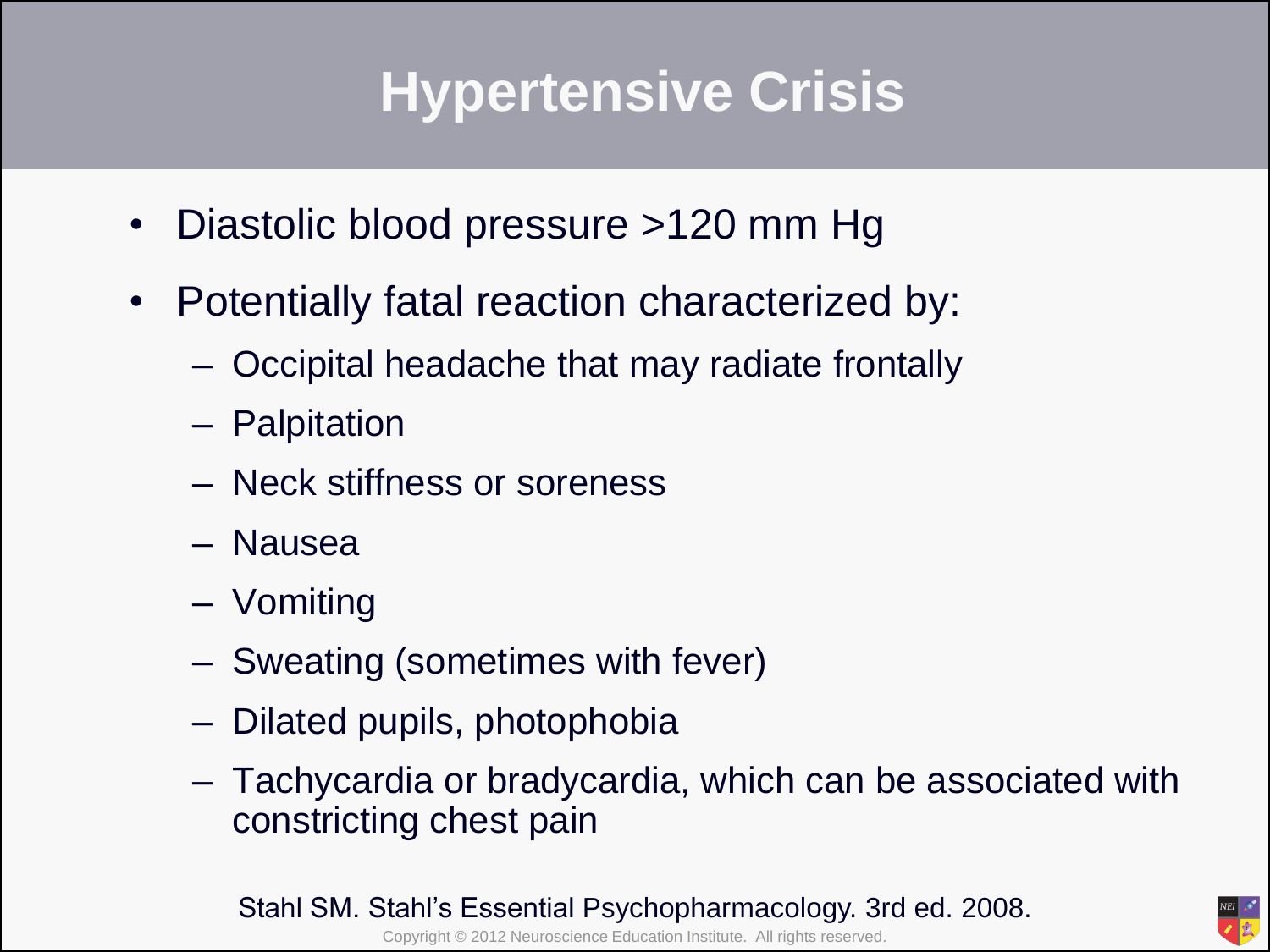#### **How Much Tyramine Is Dangerous With Irreversible MAO-A Inhibitors?**

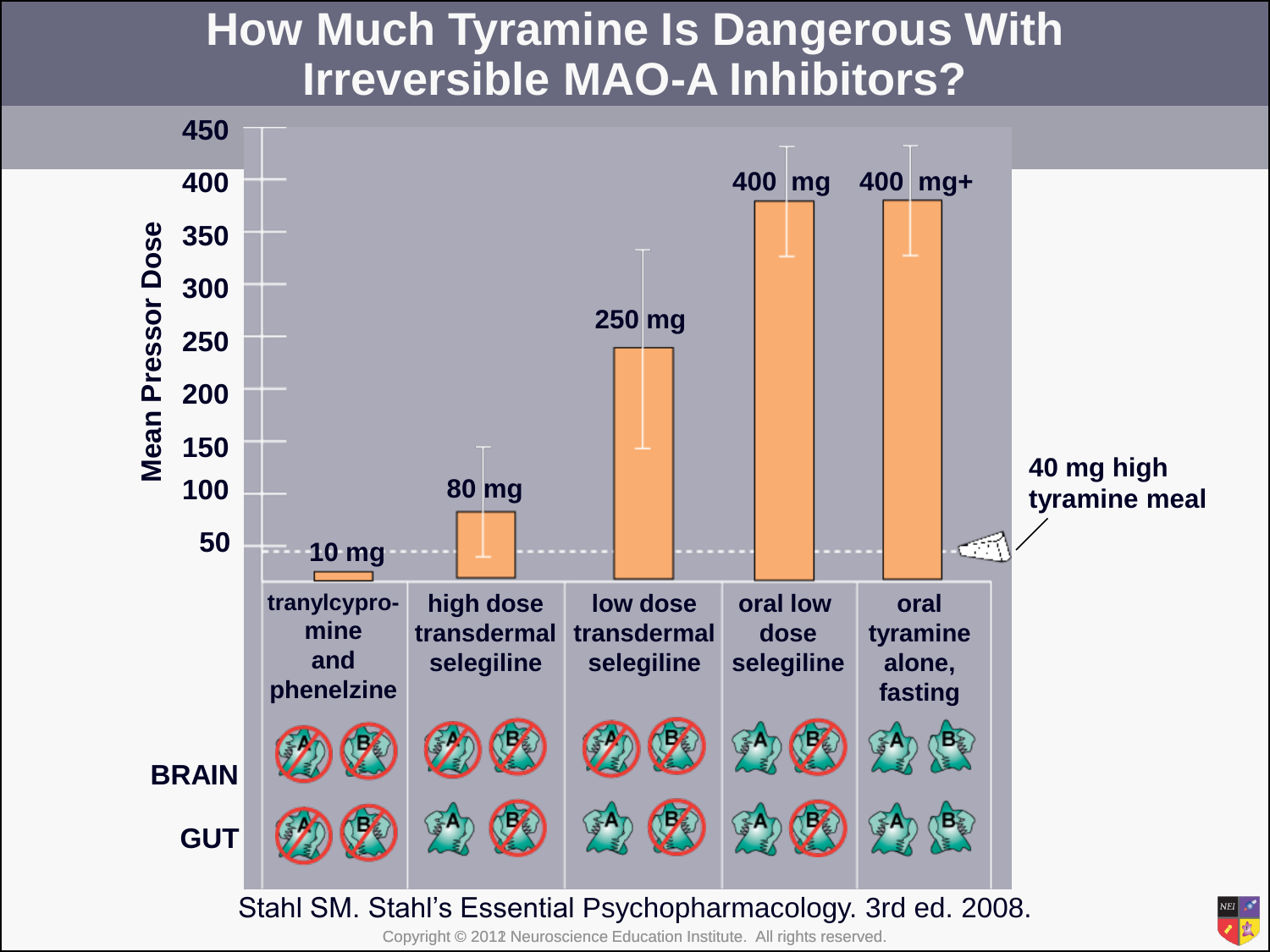#### **Myth #1: The Tyramine Interaction The Owner's Manual**

| <b>Foods to Avoid*</b>                                                                      | <b>Foods Allowed</b>                                                                  |
|---------------------------------------------------------------------------------------------|---------------------------------------------------------------------------------------|
| Dried, aged, smoked, fermented,<br>spoiled, or improperly stored meat,<br>poultry, and fish | Fresh or processed meat, poultry, and fish;<br>properly stored pickled or smoked fish |
| Broad bean pods                                                                             | All other vegetables                                                                  |
| Aged cheeses                                                                                | Processed cheese slices, cottage cheese,<br>ricotta cheese, yogurt, cream cheese      |
| Tap and unpasteurized beer                                                                  | Canned or bottled beer and alcohol                                                    |
| <b>Marmite</b>                                                                              | Brewer's and baker's yeast                                                            |
| Soy products/tofu                                                                           | <b>Peanuts</b>                                                                        |
| Sauerkraut, kimchee                                                                         |                                                                                       |
| Banana peel                                                                                 | Bananas, avocados, raspberries                                                        |
| Tyramine-containing nutritional<br>supplement                                               |                                                                                       |

\*Not necessary for 6 mg transdermal or low-dose oral selegiline

Wimbiscus et al. Curr Drug Ther 2010;77(2):859-82; Grady MM, Stahl SM. CNS Spectr 2012;In press.

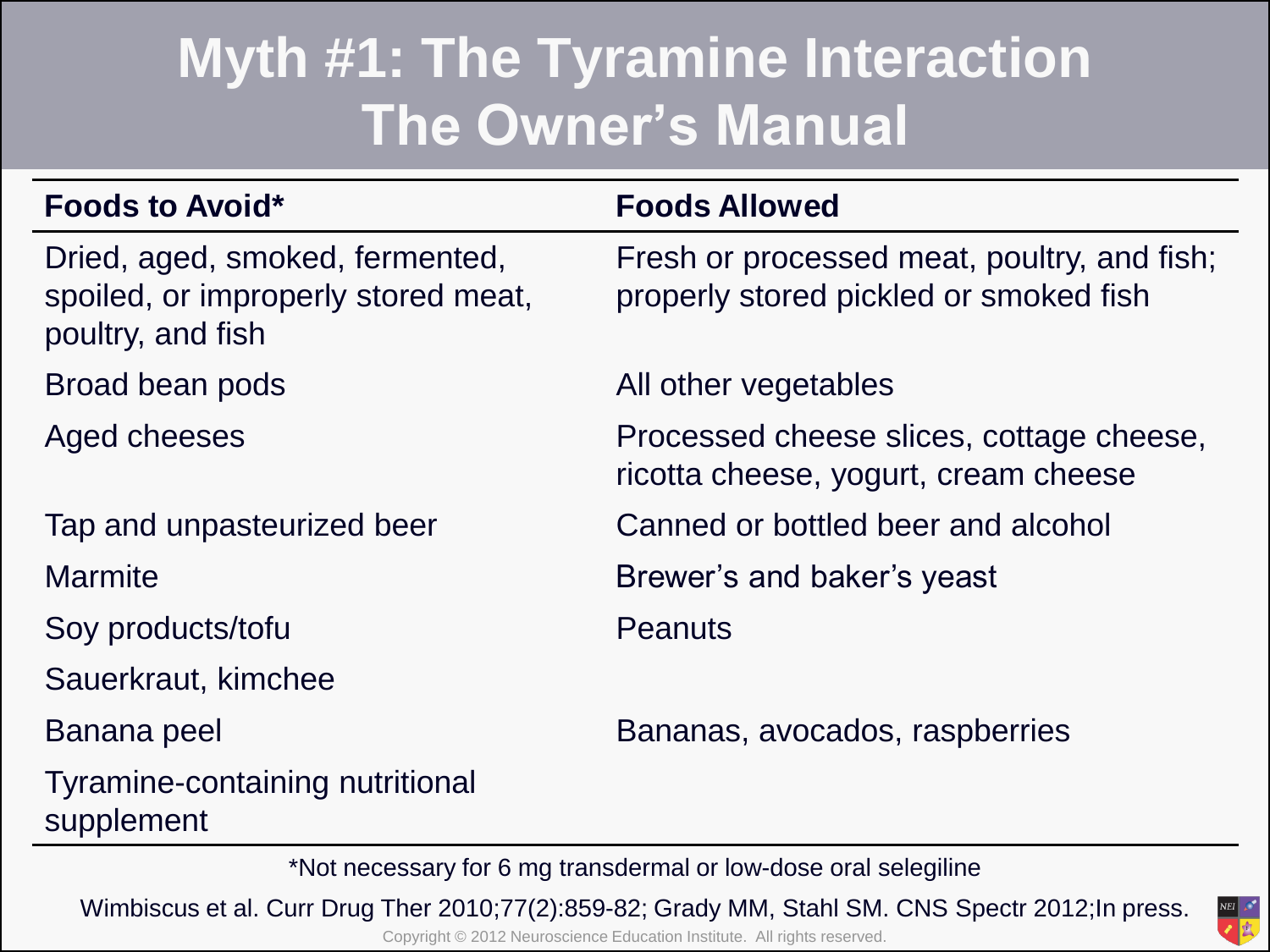## **Noradrenergic Interactions**

#### Cold Medications, Stimulants, and Anesthetics

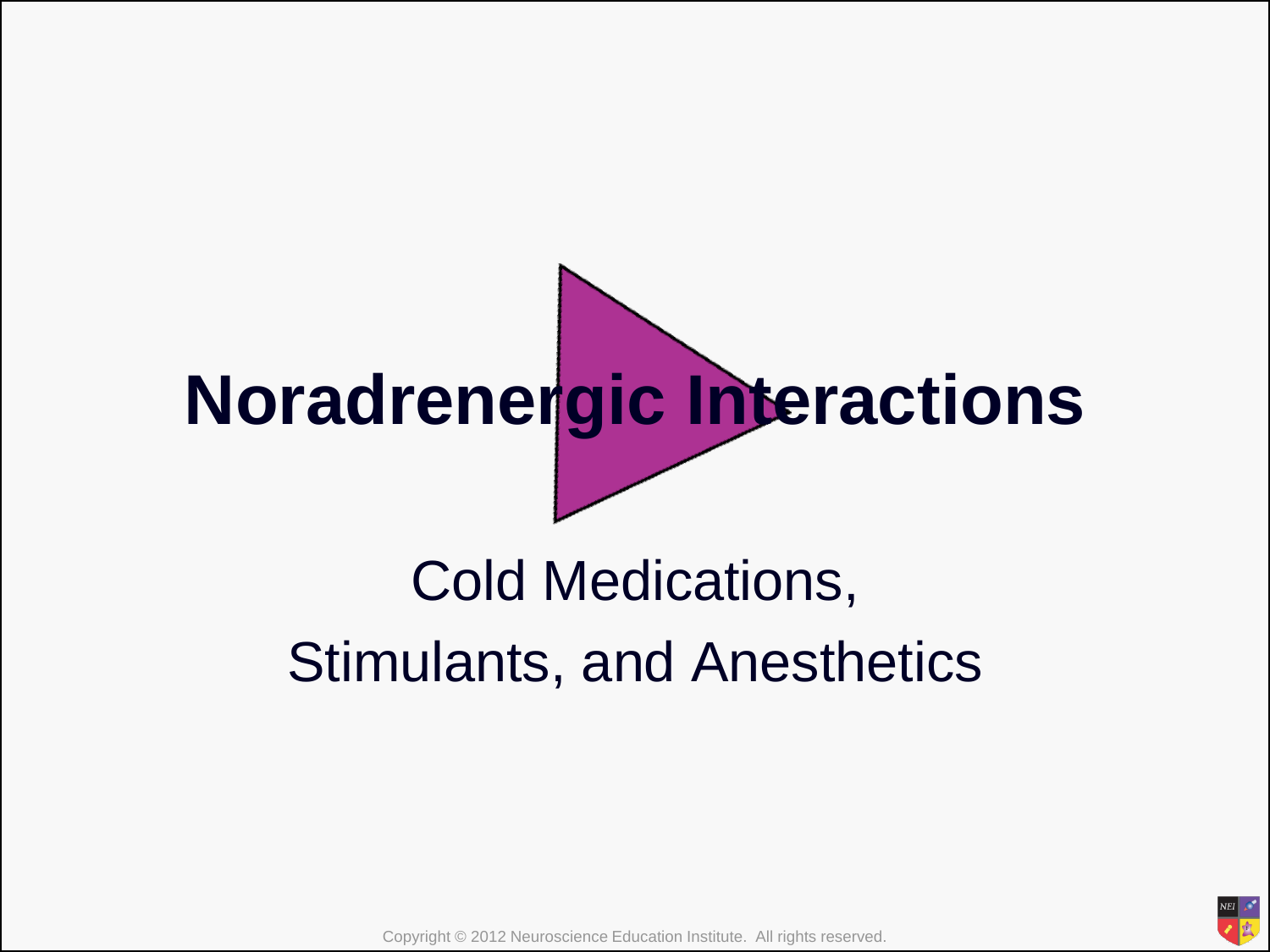#### **Myths #2 and #3: The Cold Medication/Stimulant Interaction**

If you're taking an MAOI, you can't take anything with NE reuptake inhibition, which means:

You can't take cold medications, such as decongestants, antihistamines, or cough medicines, so patients who get colds cannot take MAOIs.

You can't take stimulants, so patients who need stimulants cannot take MAOIs.

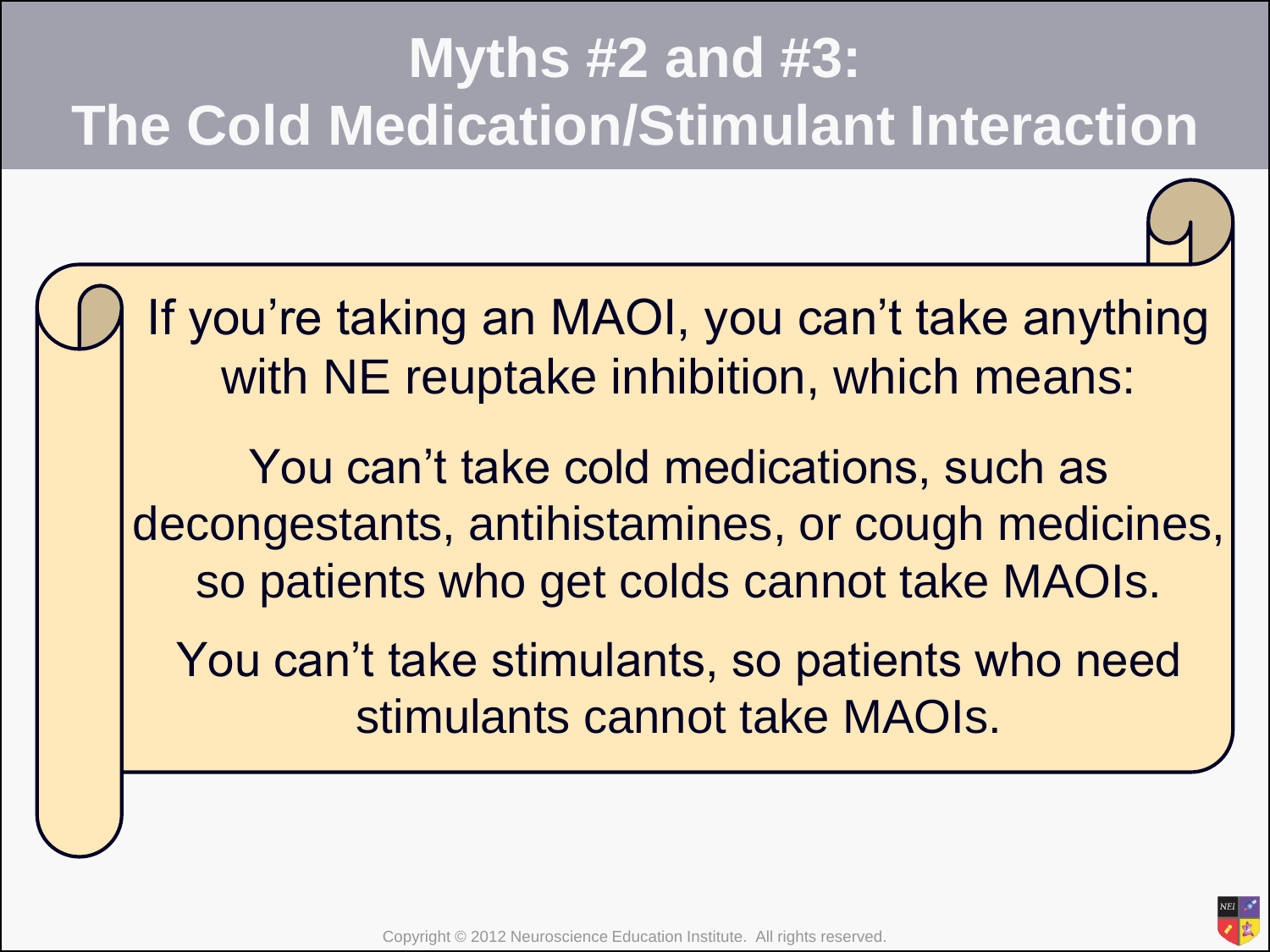#### **Myths #2 and #3: The Cold Medication/Stimulant Interaction**

#### **The Truth**

Sympathomimetic decongestants and stimulants should be used with caution while monitoring blood pressure in patients for which the benefits are greater than the risks and should be avoided only in high-risk/low-benefit populations.

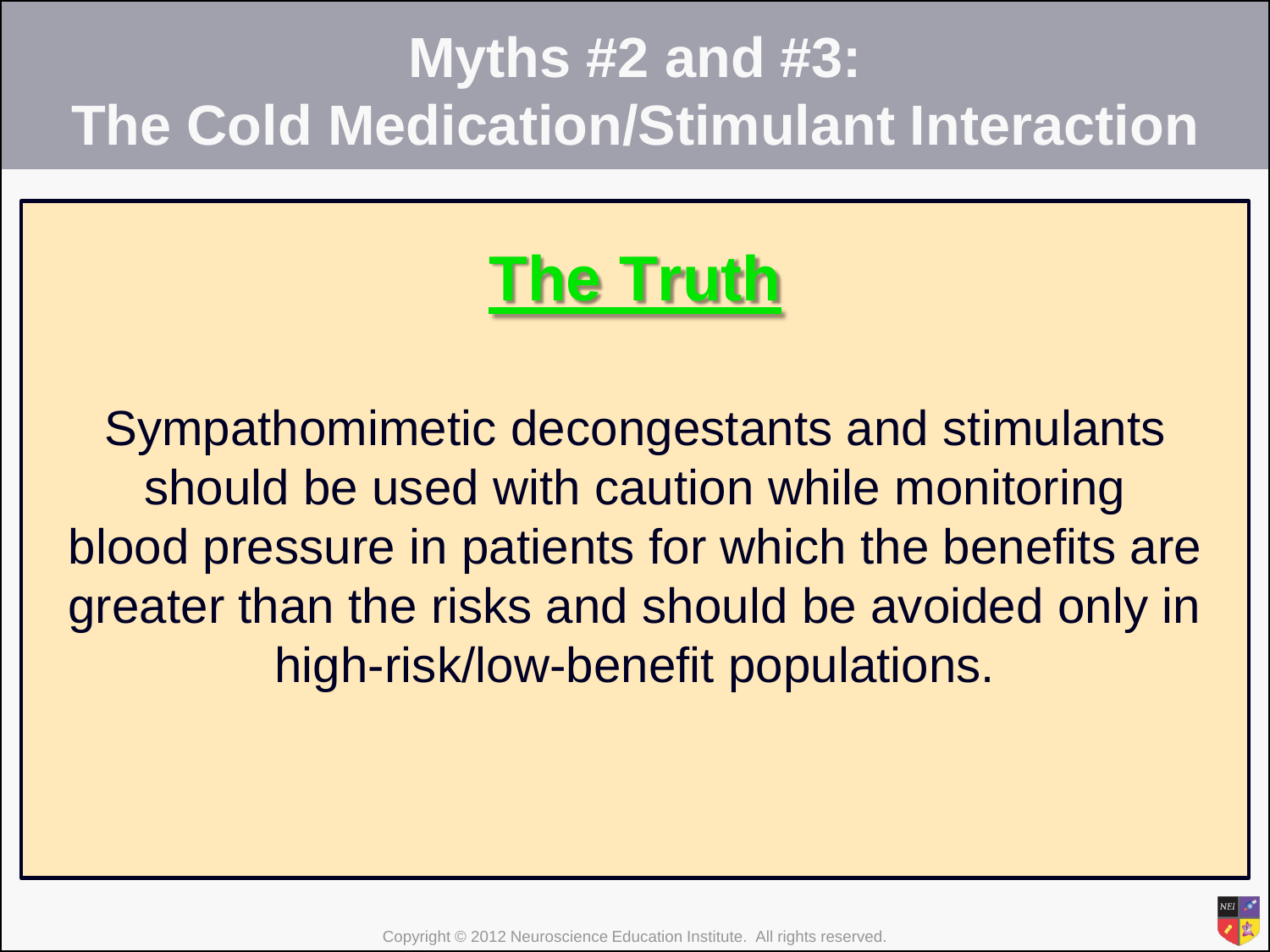#### **Myths #2 and #3: The Cold Medication/Stimulant Interaction**

#### **The Pharmacology**

You should be cautious when combining an MAOI with anything that boosts NE because this can raise blood pressure.

Some cold medications also inhibit 5HT reuptake; you should completely avoid combining an MAOI with anything that blocks 5HT reuptake because this can cause dangerous or fatal serotonin toxicity.

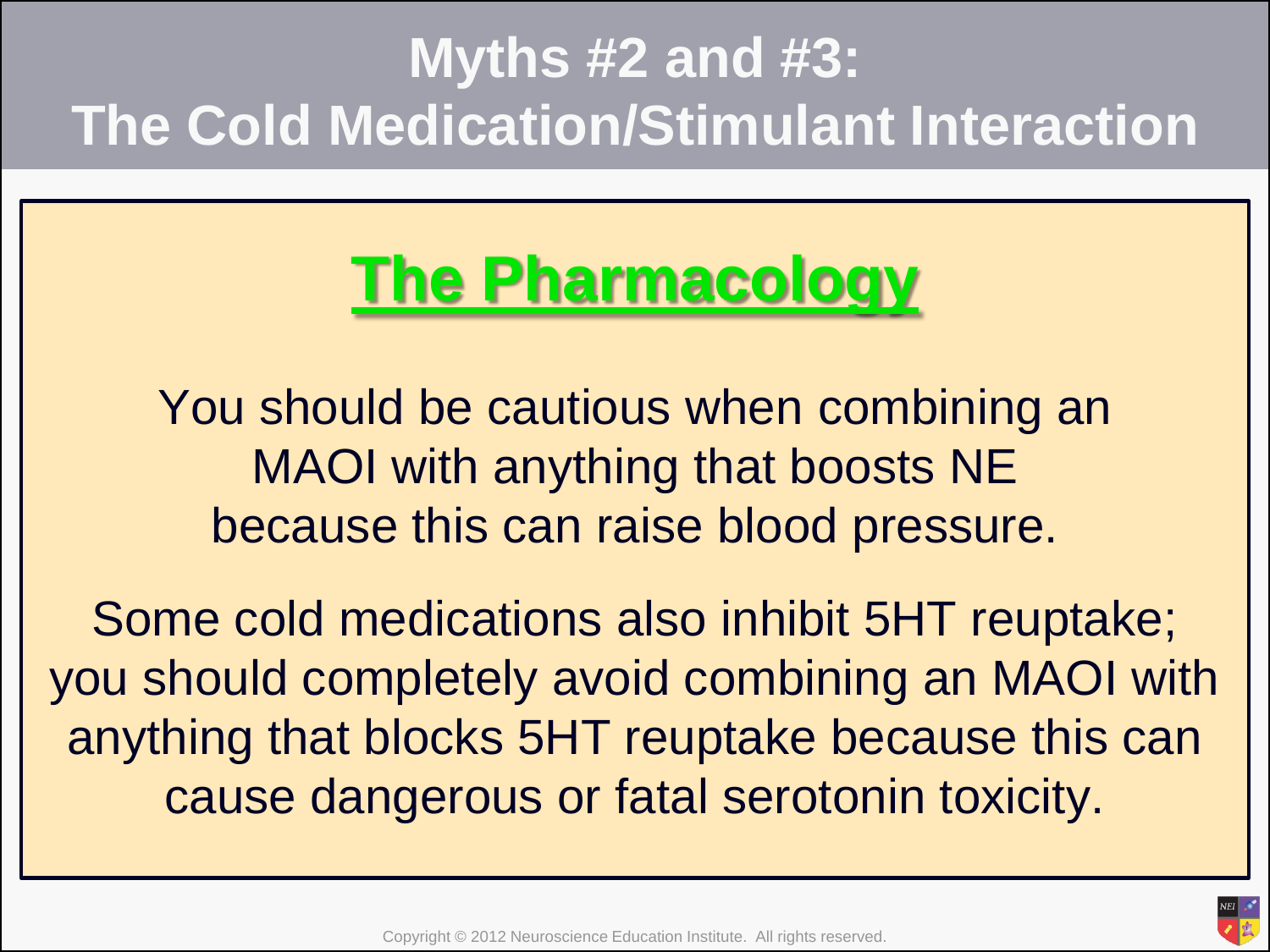#### **Transdermal Selegiline Drug Interaction Trial: Pseudoephedrine (PSE)**

Mean SBP and DBP (mm Hg) and HR (bpm) before and during multiple-dose treatment with PSE and/or selegiline 6 mg/24 hr

|                  |                                    | <b>Baseline</b> |       | <b>End of PSE Treatment</b> |  |
|------------------|------------------------------------|-----------------|-------|-----------------------------|--|
| <b>Parameter</b> | <b>Untreated</b><br><b>Control</b> | selegiline      |       | <b>PSE</b> selegiline+PSE   |  |
| SBP (mm Hg)      | 118.4                              | 109.1           | 122.9 | 122.2                       |  |
| DBP (mm Hg)      | 71.0                               | 63.2            | 68.9  | 67.9                        |  |
| HR (bpm)         | 62.7                               | 59.4            | 73.5  | 75.5                        |  |

N=10 healthy volunteers Pseudoephedrine dose: 60 mg TID for 2 days

Azzaro AJ et al. J Clin Pharmacol 2007;47:978-90.



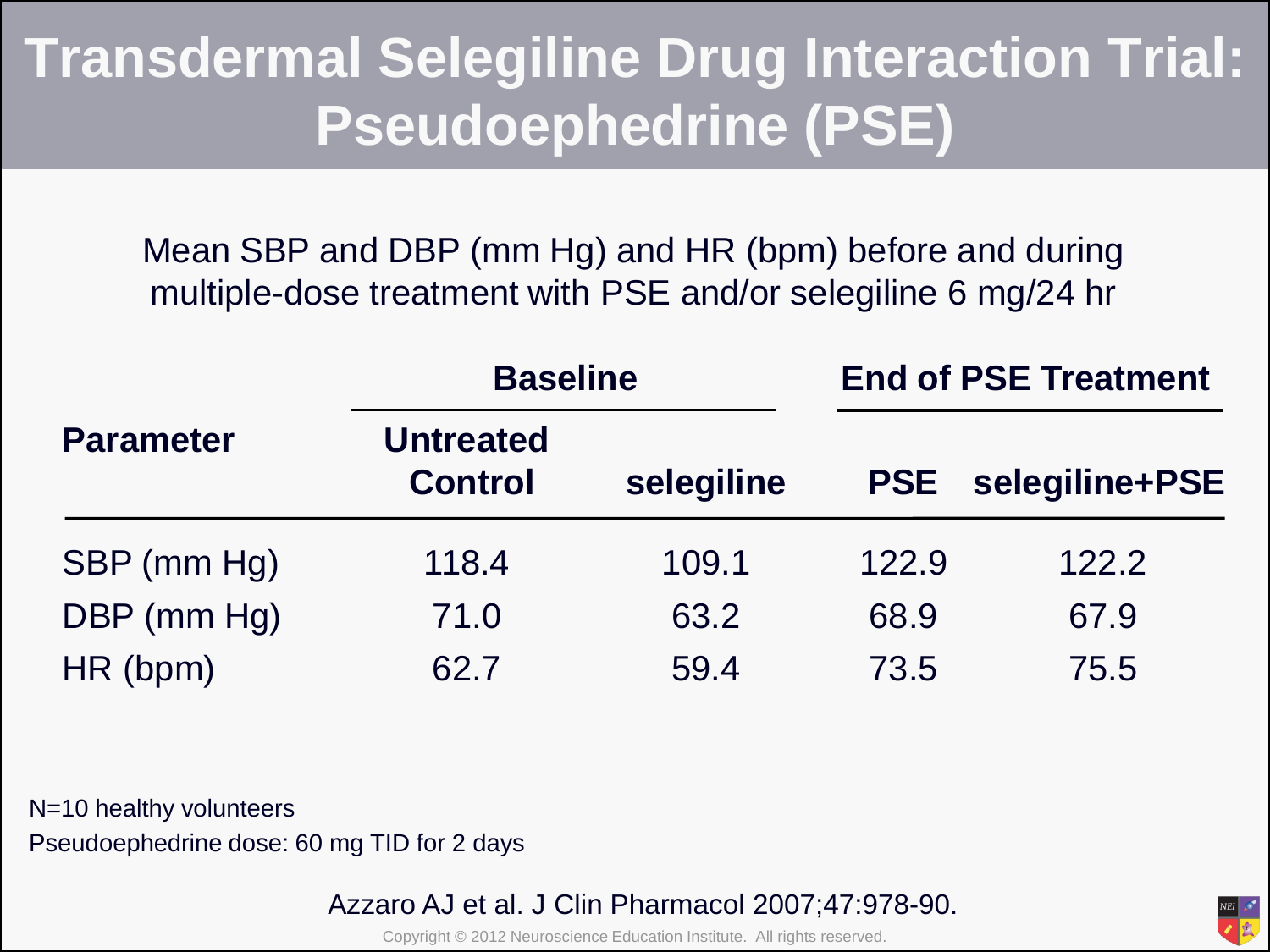#### **Transdermal Selegiline Drug Interaction Trial: Phenylpropanolamine (PPA)**

Mean SBP and DBP (mm Hg) and HR (bpm) before and during multiple-dose treatment with PSE and/or selegiline 6 mg/24 hr

|                  | <b>Baseline</b>                    |            | <b>End of PPA Treatment</b> |                |
|------------------|------------------------------------|------------|-----------------------------|----------------|
| <b>Parameter</b> | <b>Untreated</b><br><b>Control</b> | selegiline | <b>PPA</b>                  | selegiline+PPA |
| SBP (mm Hg)      | 120.2                              | 123.5      | 121.2                       | 125.1          |
| DBP (mm Hg)      | 72.3                               | 71.2       | 71.9                        | 74.0           |
| HR (bpm)         | 64.7                               | 64.3       | 62.2                        | 64.1           |

N=10 healthy volunteers Pseudoephedrine dose: 60 mg TID for 2 days

Azzaro AJ et al. J Clin Pharmacol 2007;47:978-90.



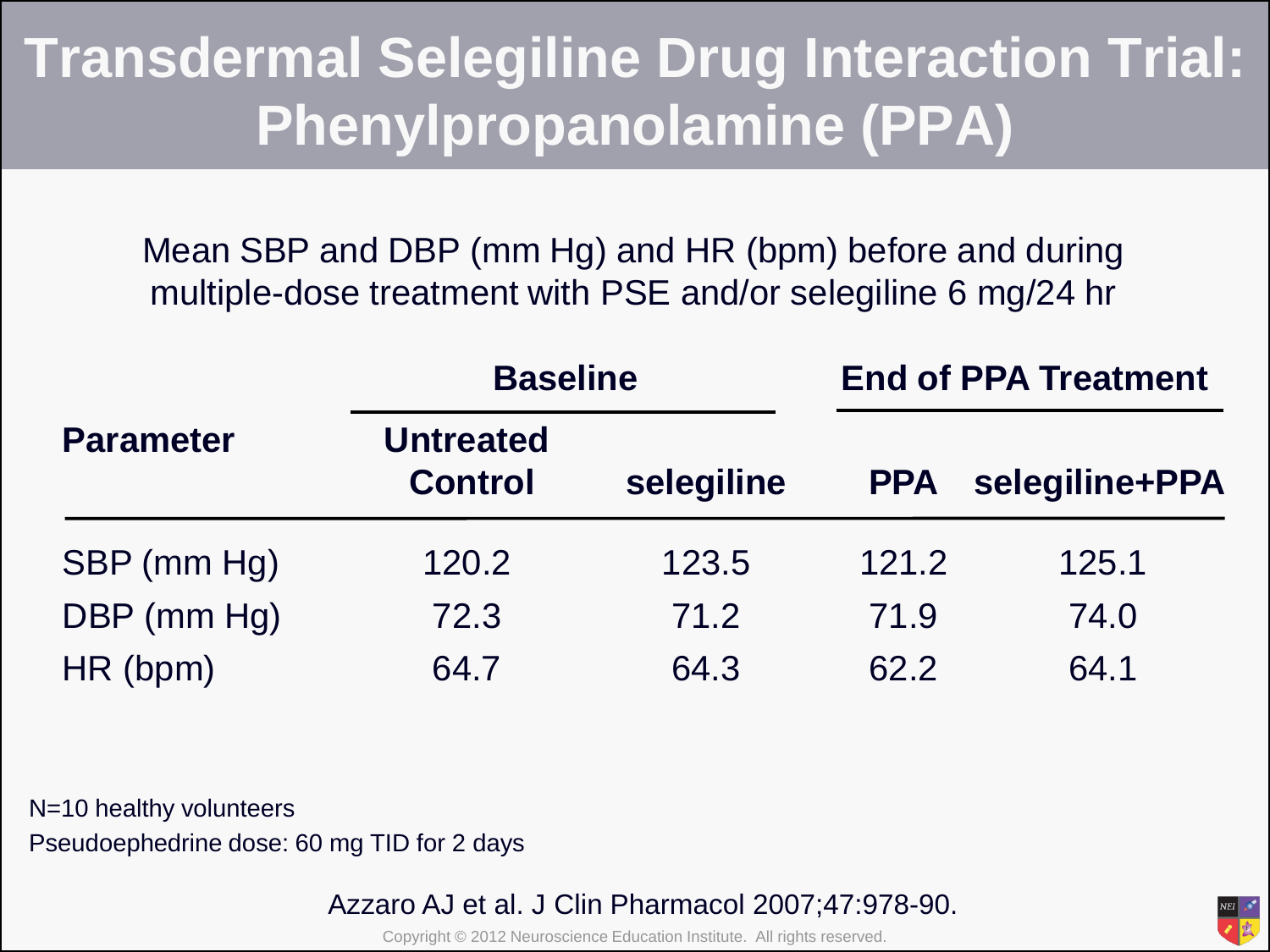#### **Myth #2: The Cold Medication Interaction**

#### **The Owner's Manual**

- Probably best to use antihistamines, which are safe except for two that are also 5HT reuptake inhibitors (i.e., brompheniramine and chlorpheniramine)
- Cough medicines with expectorants or codeine are safe, but avoid dextromethorphan, a weak serotonin reuptake inhibitor

Sun-Edelstein C et al. Expert Opinion Drug Safety 2008;7(5):587-96; Grady MM, Stahl SM. CNS Spectr 2012;In press.



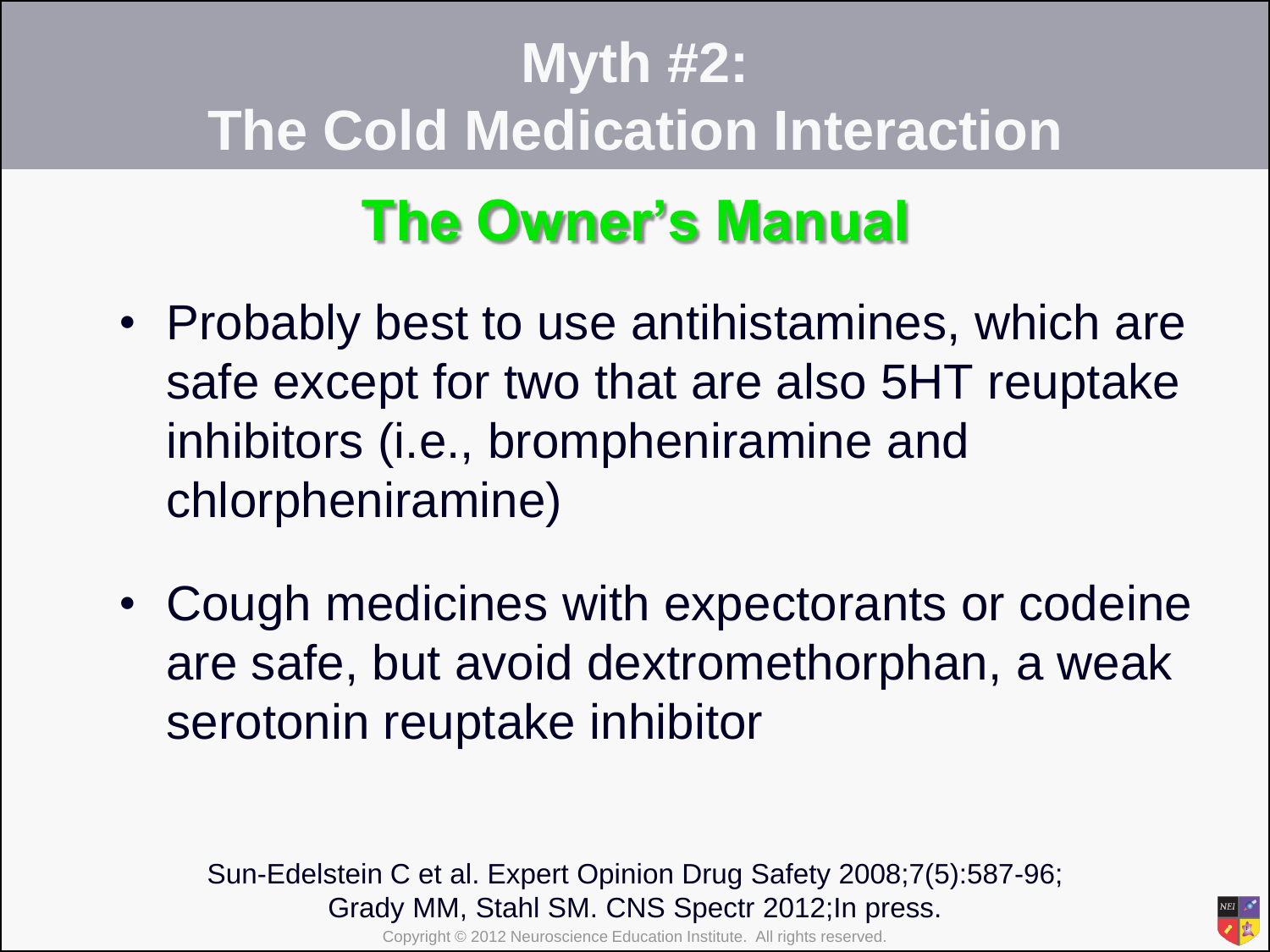#### **Availability of Cough and Cold Medications (Active Ingredient)**

| <b>Over-the-counter</b> | <b>Behind-the-</b><br>counter | <b>Prescription</b>            | <b>Off the market</b><br>(U.S.) |
|-------------------------|-------------------------------|--------------------------------|---------------------------------|
| phenylephrine           | pseudoephedrine               | diphenhydramine<br>(injection) | phenyl-<br>propanolamine        |
| diphenhydramine         |                               | dextromethorphan               |                                 |
| dextromethorphan        |                               |                                |                                 |



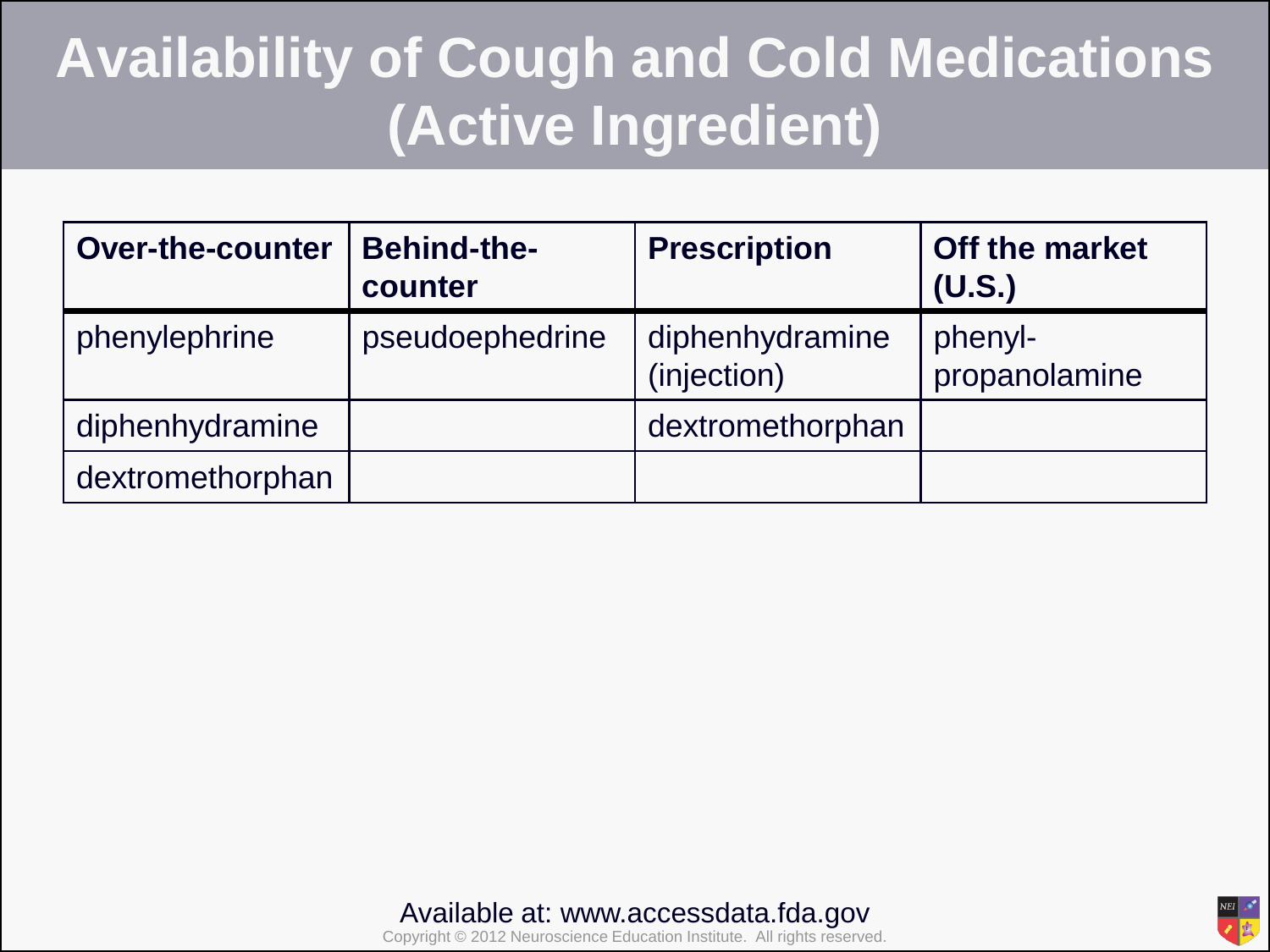#### **Myth #3: The Stimulant Interaction**

#### **The Owner's Manual**

- Stimulants are useful as bridging medications when starting or stopping MAOIs and as augmenting medications to boost partial response to MAOIs
	- Don't use an MAOI in a known cocaine/ methamphetamine/stimulant abuser

Sun-Edelstein C et al. Expert Opinion Drug Safety 2008;7(5):587-96; Feinberg SS. J Clin Psychiatry 2004;65(11):1520-4; Grady MM, Stahl SM. CNS Spectr 2012;In press.



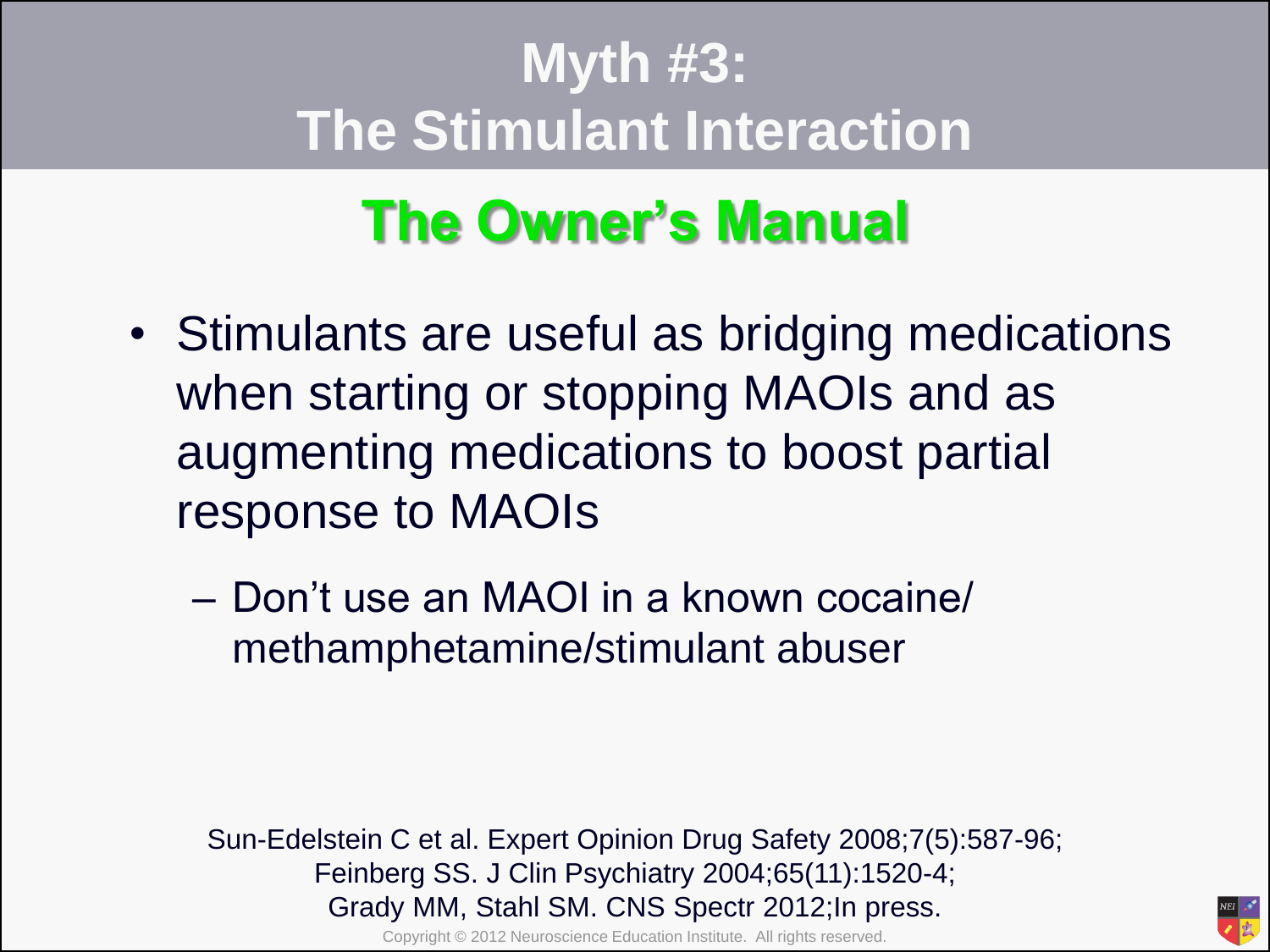

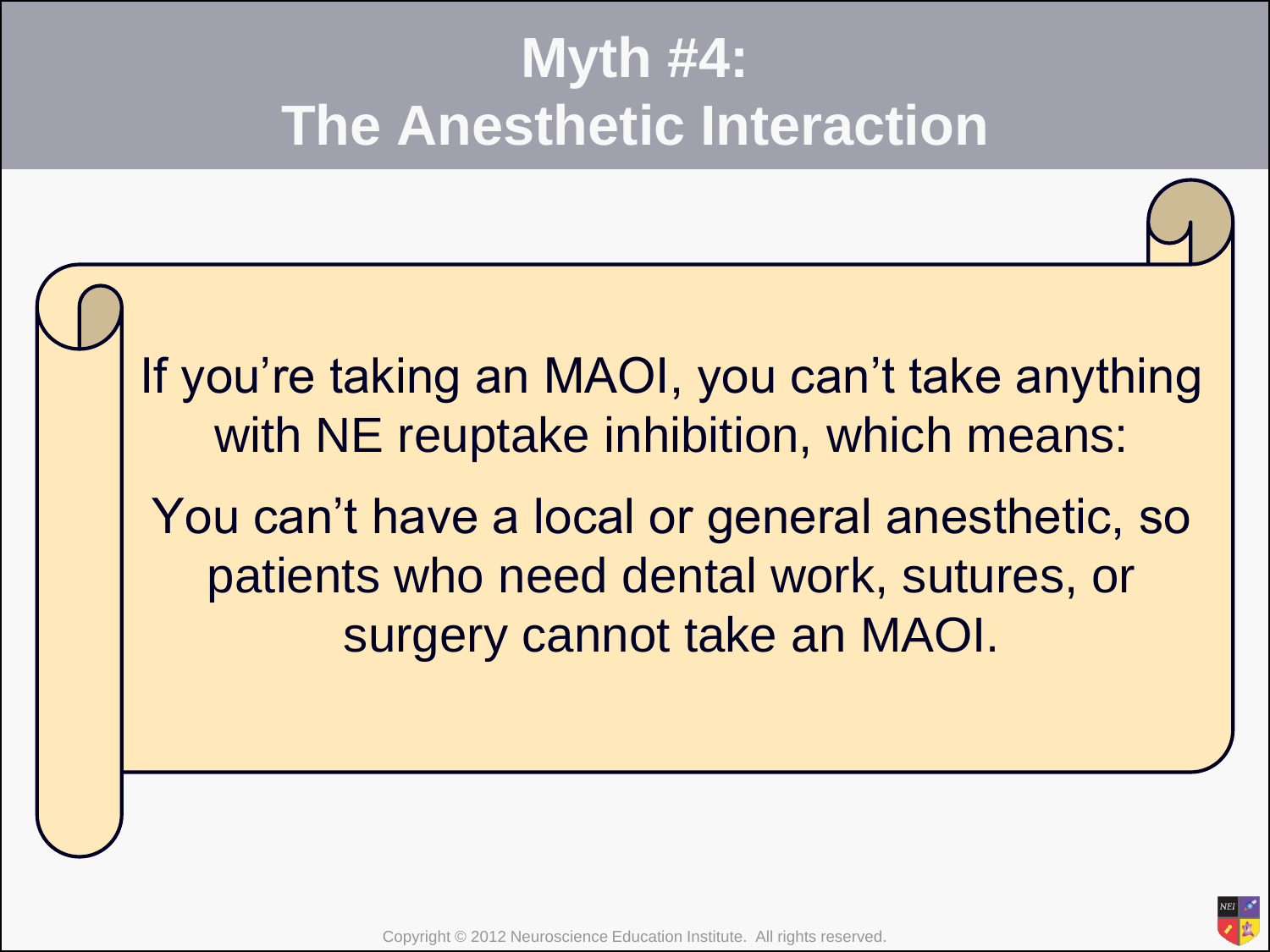#### **The Truth**

Be careful using local anesthetics that contain epinephrine and general anesthesia, as both can cause blood pressure changes.

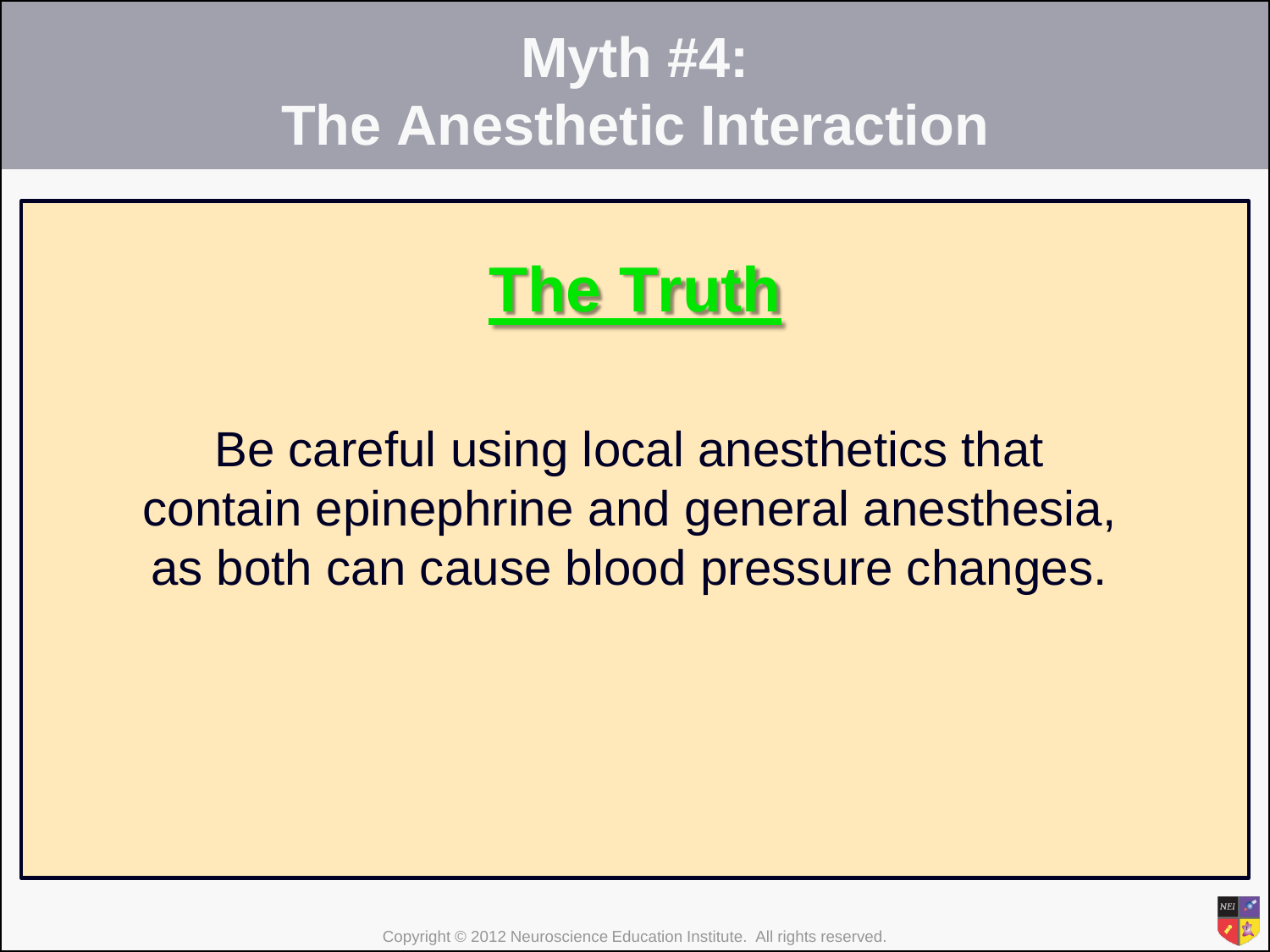#### **The Pharmacology**

Pressor agents inadvertently injected intravenously can raise blood pressure; inhalation anesthetics can cause blood pressure changes.

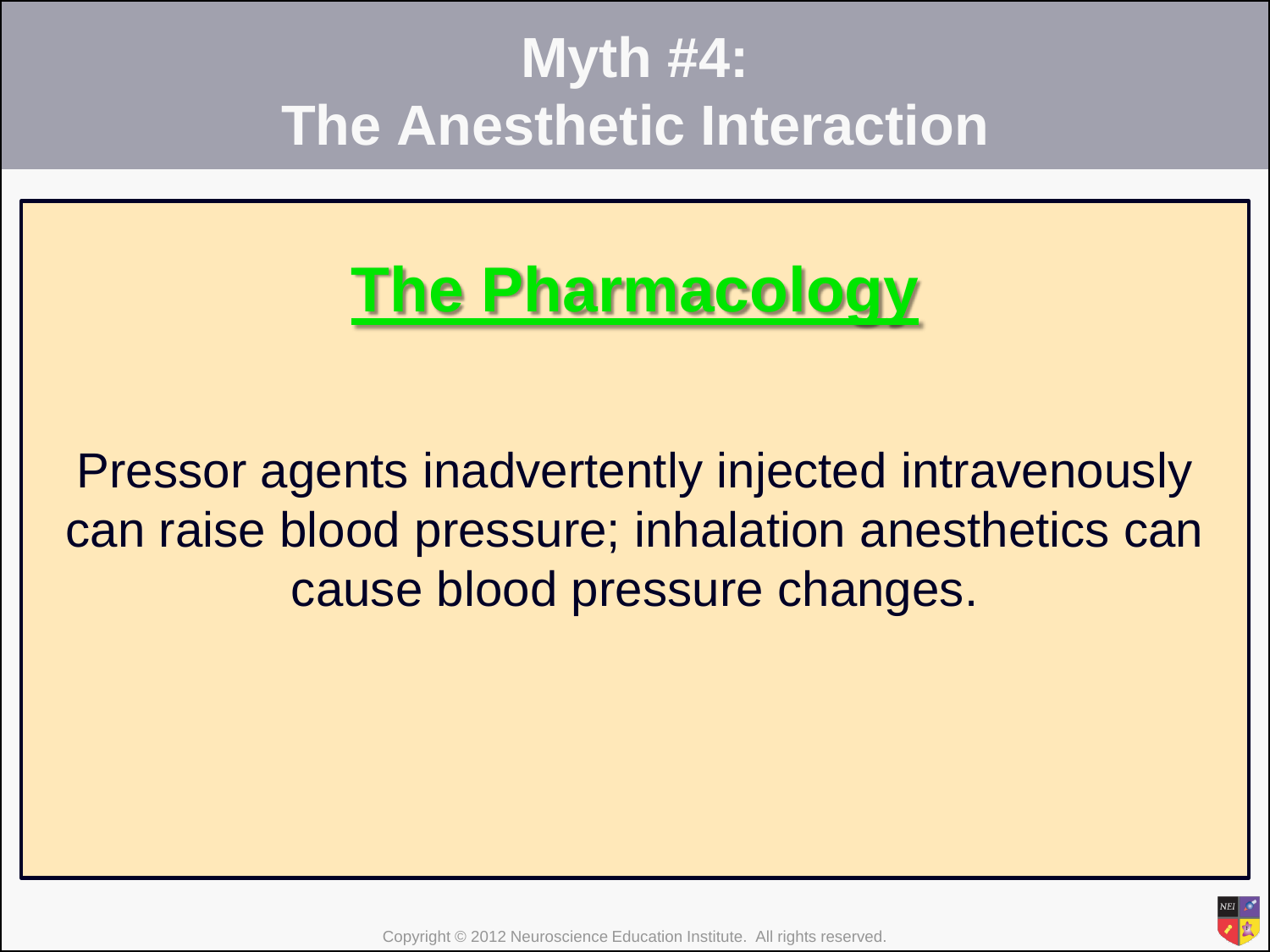#### **The Owner's Manual**

| <b>If Your Patient Needs:</b>                                   |                                                                   |                                                                                                |  |
|-----------------------------------------------------------------|-------------------------------------------------------------------|------------------------------------------------------------------------------------------------|--|
| <b>Local anesthetic</b>                                         | <b>Elective surgery</b>                                           | <b>Urgent or elective</b><br>surgery while on<br>an MAOI                                       |  |
| Choose an agent<br>that does not<br>contain<br>vasoconstrictors | Wash out the<br>MAOI 10 days<br>prior to surgery (if<br>possible) | Cautiously use a<br>benzodiazepine,<br>mivacurium,<br>rapacuronium,<br>morphine, or<br>codeine |  |

Huyse FJ et al. Psychosomatics 2006;47(1):8-22.



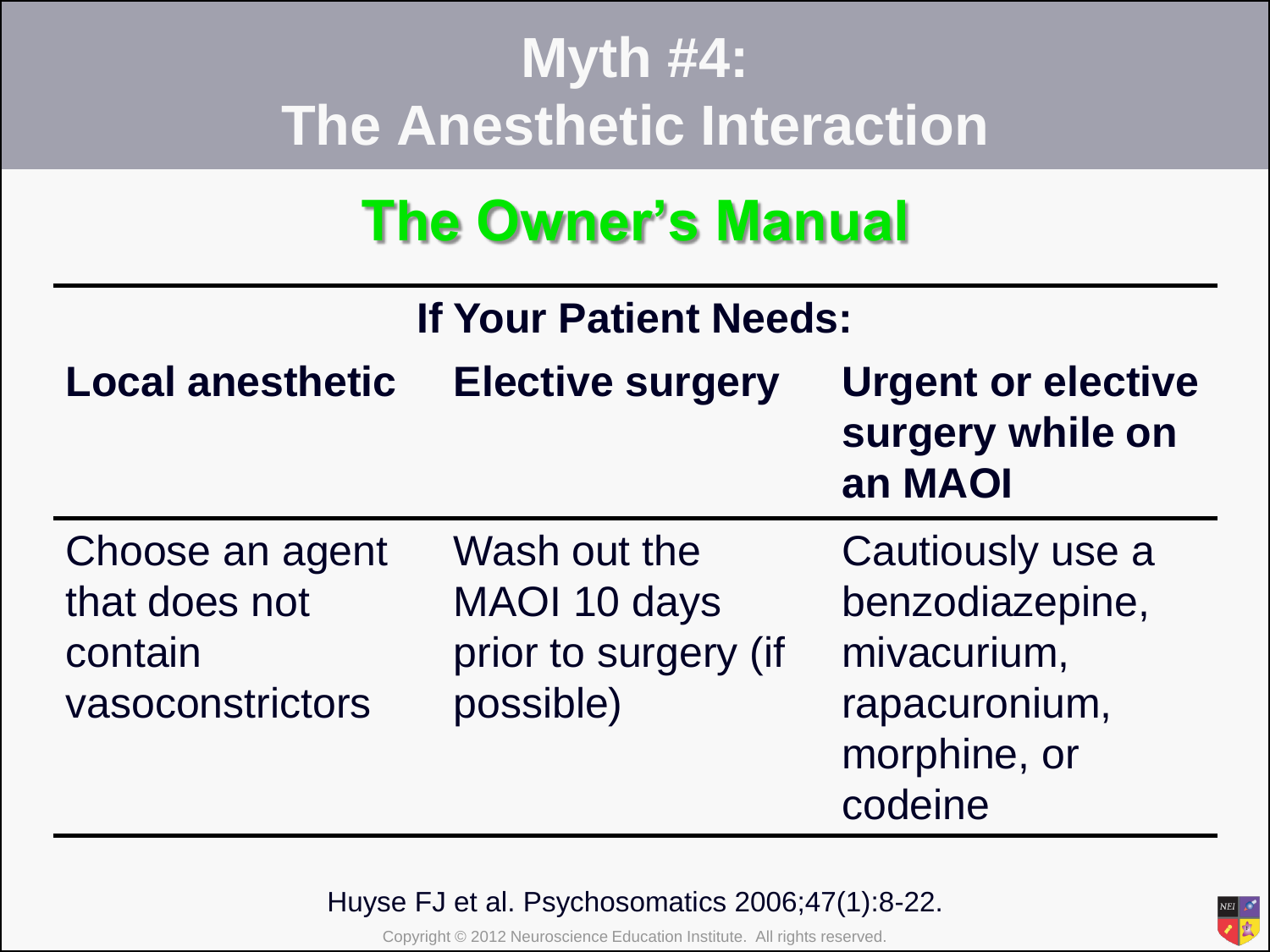#### **Summary: Noradrenergic Drug Interactions**

|  |  | <b>Use With Caution:</b> |
|--|--|--------------------------|
|--|--|--------------------------|

| <b>Decongestants</b> | <b>Stimulants</b> | <b>Antidepressants</b><br><b>With NRIS</b> | <b>Other</b>                                               |
|----------------------|-------------------|--------------------------------------------|------------------------------------------------------------|
| Phenylephrine        | Amphetamine       | <b>Most TCAs</b>                           | Phentermine                                                |
| Pseudoephedrine      | Methylphenidate   | <b>NRIS</b>                                | <b>Local anesthetics</b><br>containing<br>vasoconstrictors |
|                      | Modafinil         | <b>SNRIS</b>                               | Tramadol,<br>tapentadol                                    |
|                      | Armodafinil       | <b>NDRIS</b>                               | Cocaine, meth-<br>amphetamine                              |

Sun-Edelstein C et al. Expert Opinion Drug Safety 2008;7(5):587-96; Wimbiscus et al. Curr Drug Ther 2010;77(2):859-82; Grady MM, Stahl SM. CNS Spectr 2012;In press.

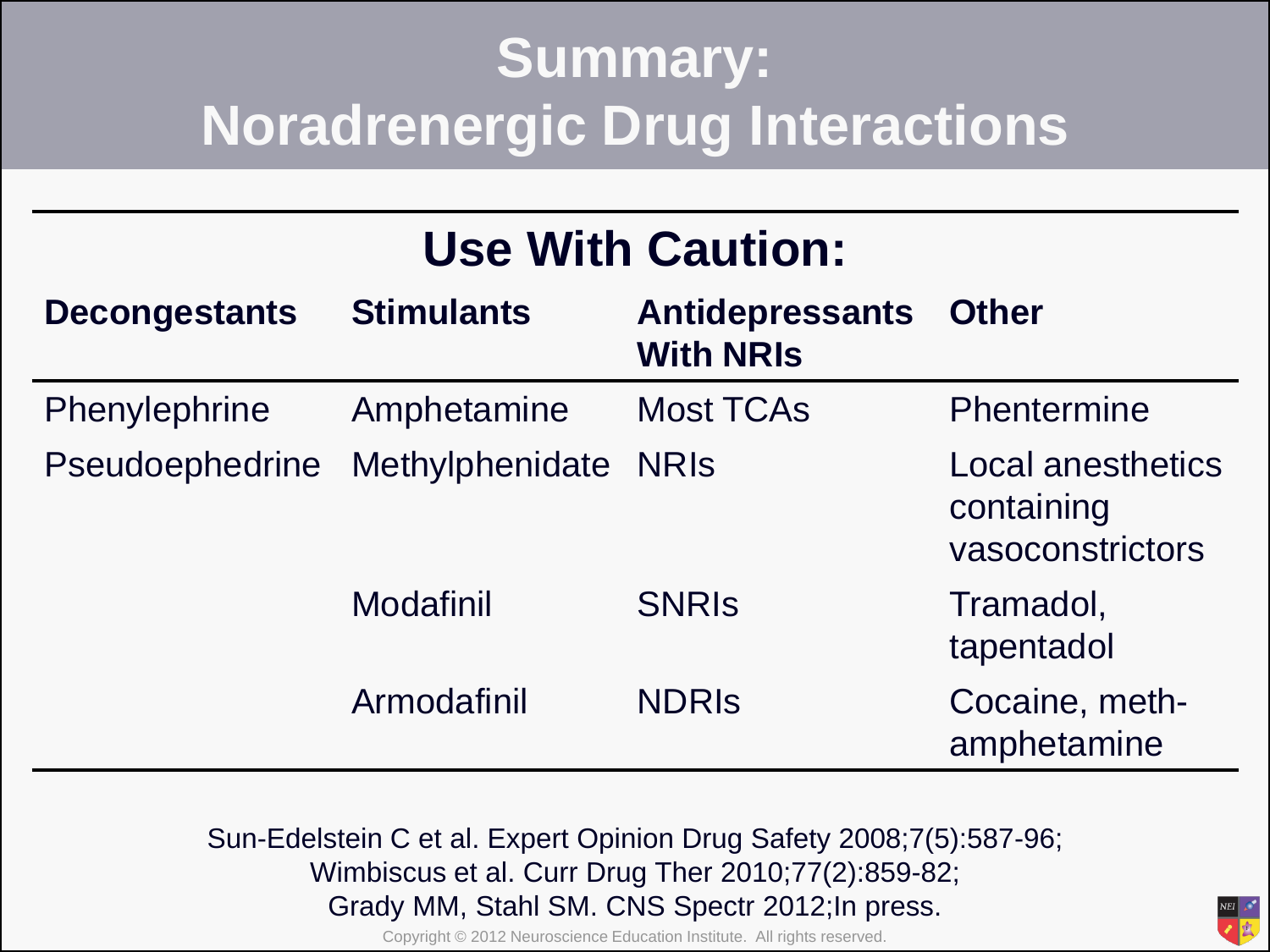### **Serotonergic Interactions**

Tricyclic Antidepressants (TCAs), Pain Medications, and Other Psychotropic Medications

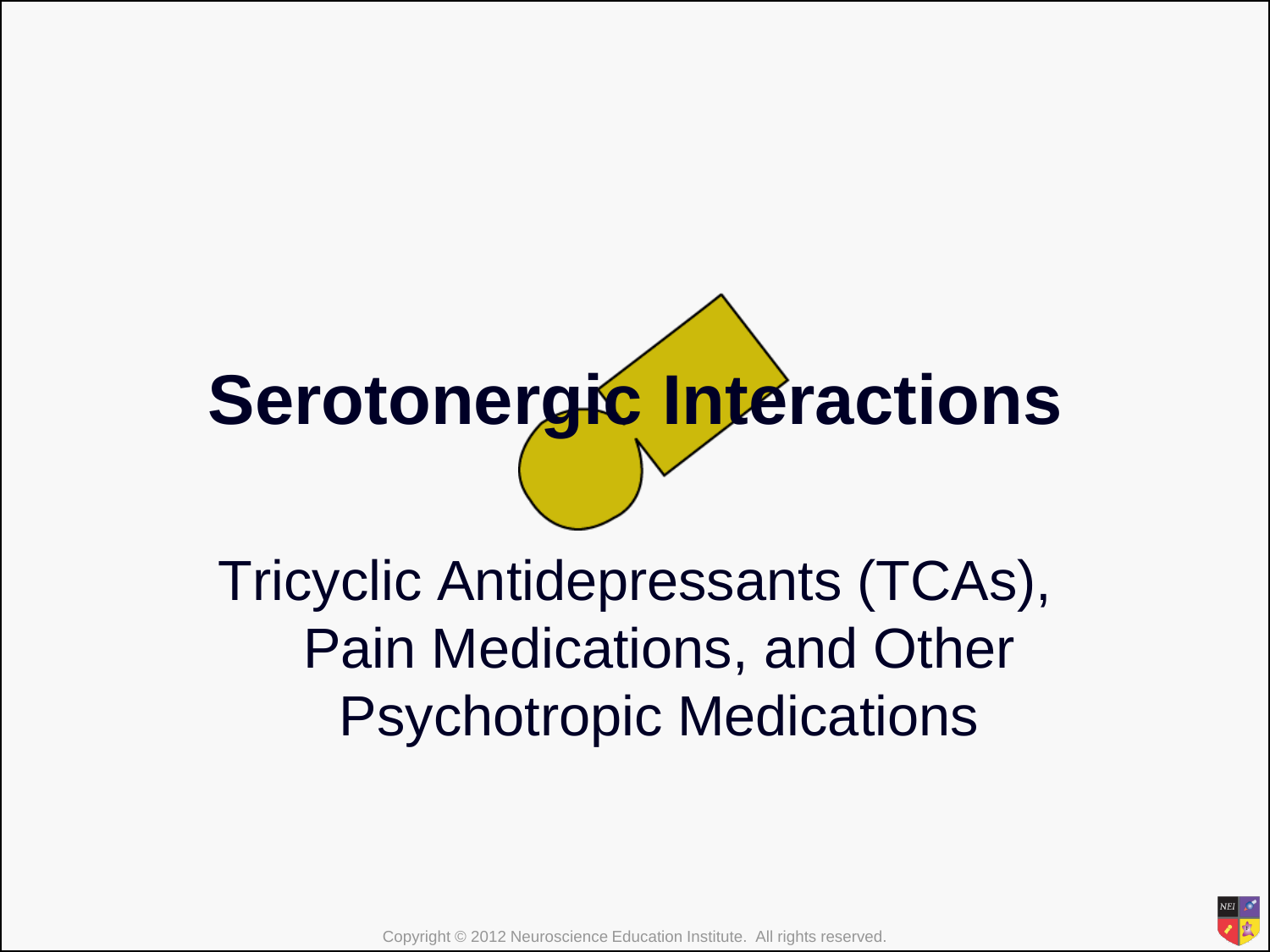Tricyclic antidepressants are so dangerous that patients on MAO inhibitors cannot take them or anything that resembles them, including carbamazepine and cyclobenzaprine.

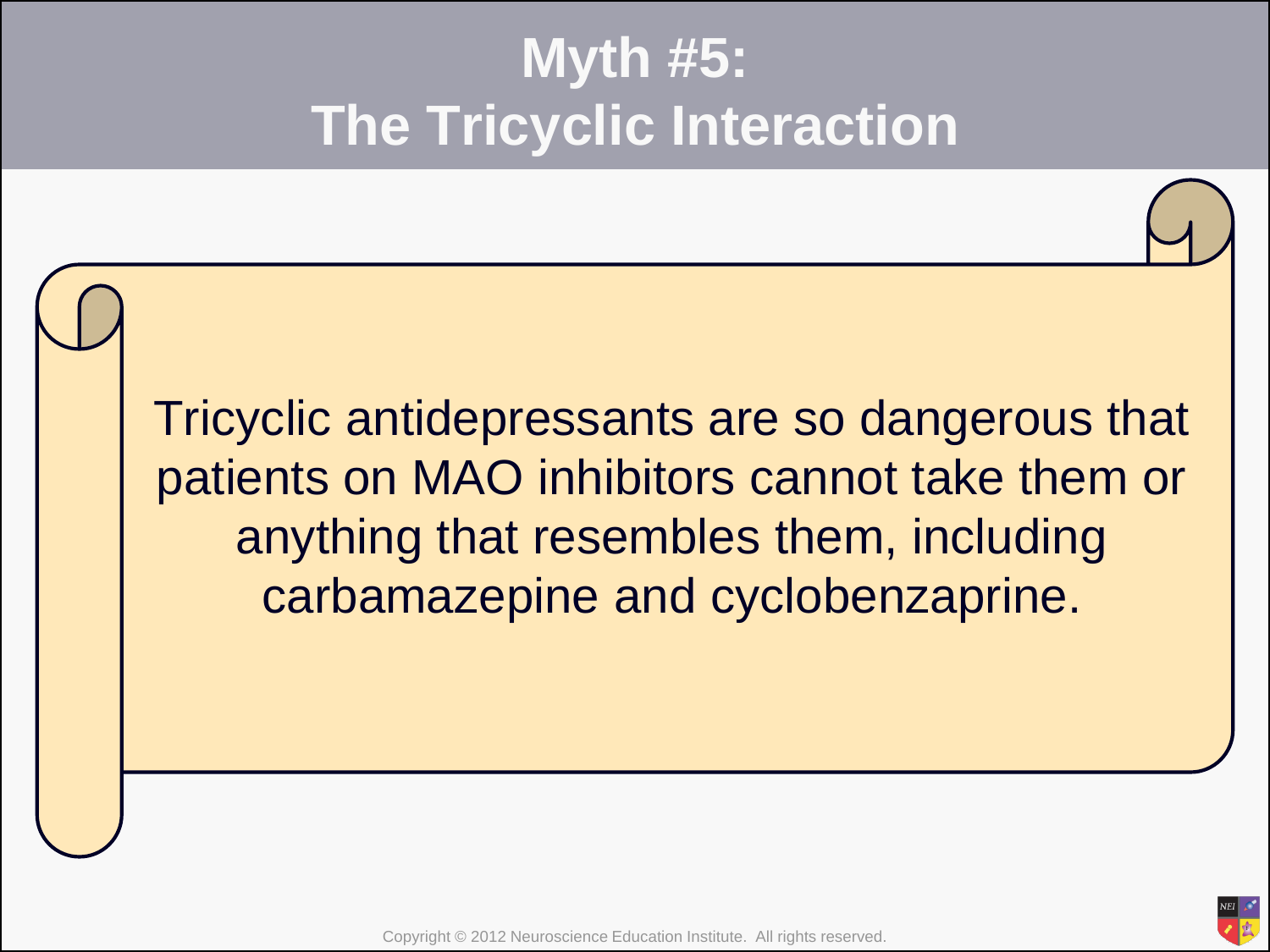#### **The Truth**

#### Other than clomipramine, tricyclic antidepressants and related agents can be used with caution in patients taking MAO inhibitors.

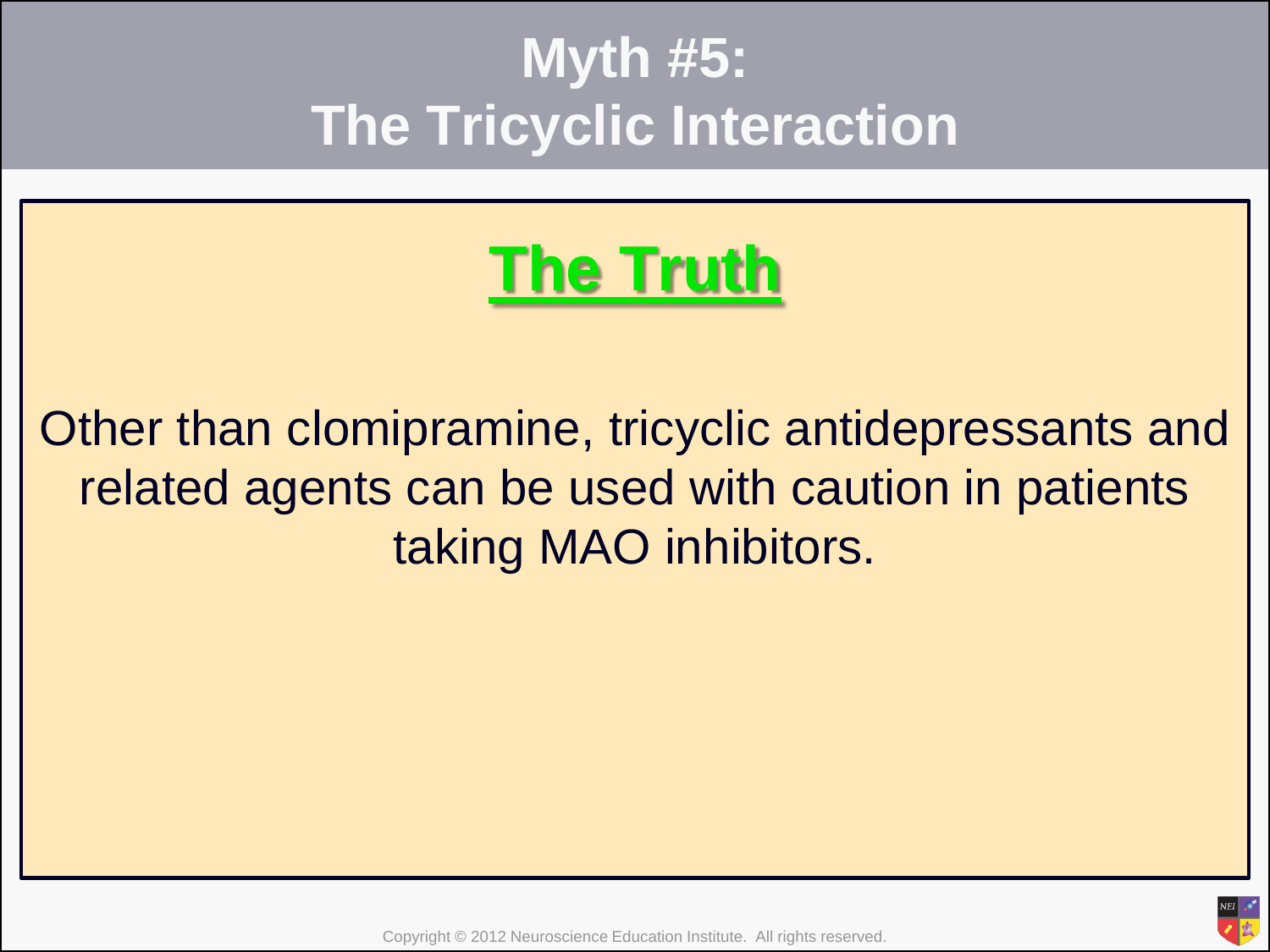#### **The Pharmacology**

You should completely avoid combining an MAOI with anything that blocks 5HT reuptake because this can cause dangerous or fatal serotonin toxicity.

\*\*Some TCAs also increase NE:

You should be cautious when combining an MAOI with anything that boosts NE because this can raise blood pressure.

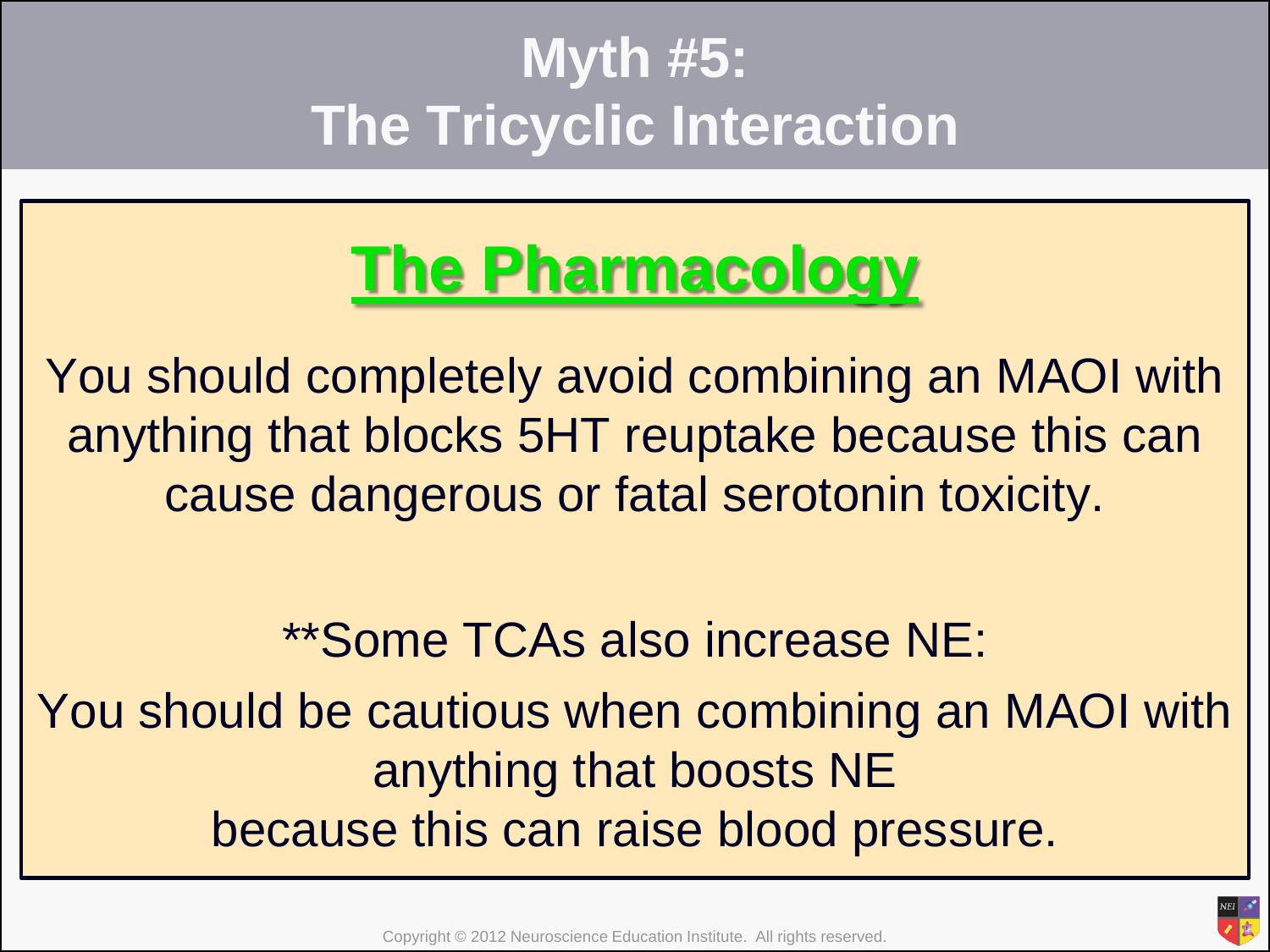#### **The Owner's Manual**

- Contraindicated: clomipramine
- Other TCAs can be used with caution for severe TRD
- If an MAOI and a TCA are combined:
	- DO NOT START THE MAOI FIRST!
	- Start the MAOI at the same time as the TCA (both at low doses) after an appropriate drug washout
	- Alternately increase the doses of these agents every few days to a week as tolerated
- Cyclobenzaprine, carbamazepine, and oxcarbazepine can be used with caution because they do not block 5HT or NE reuptake

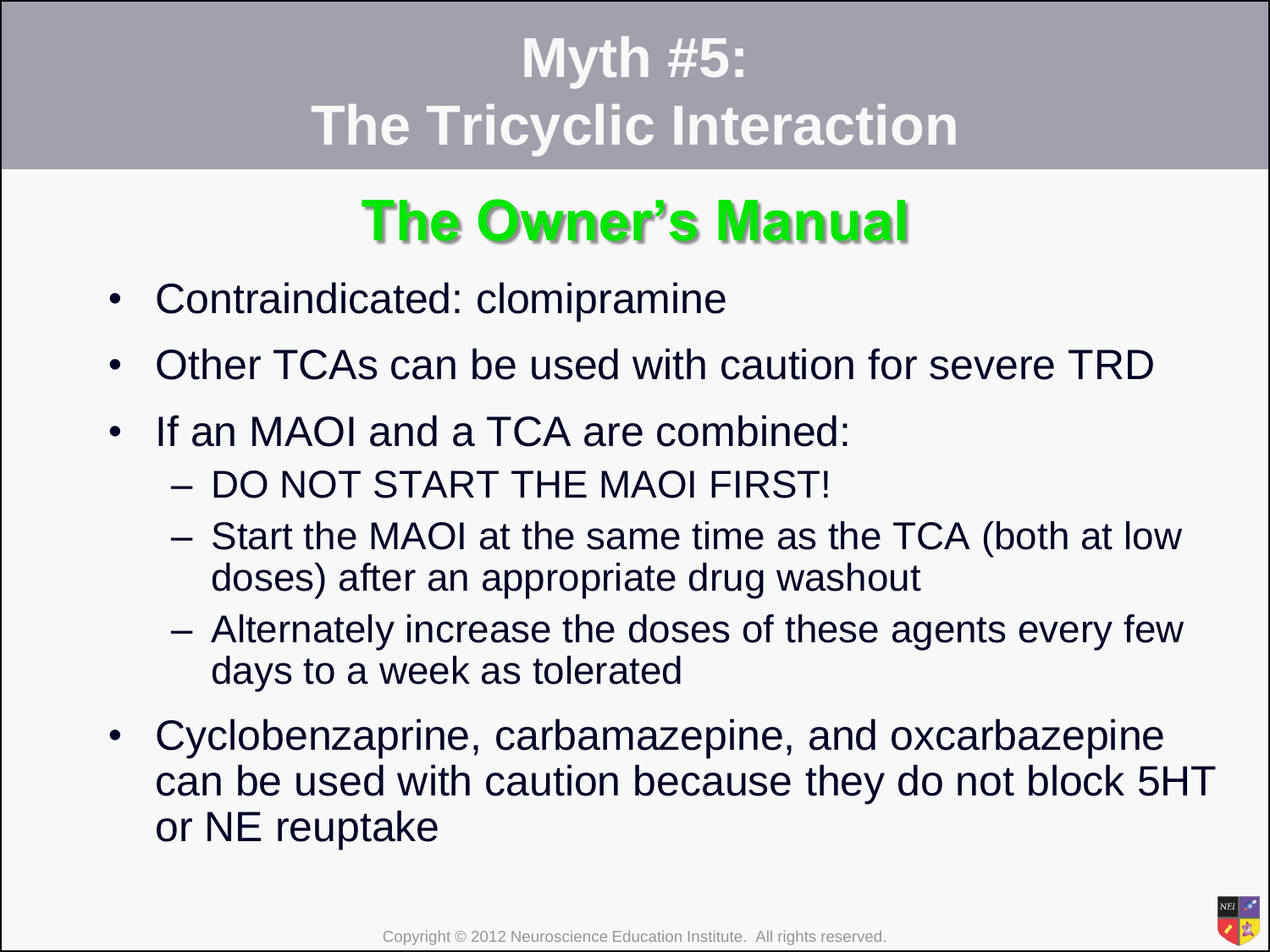You can't take painkillers with MAOIs because they will kill you, so patients who have sprained ankles, sore muscles, dental extractions, or surgeries cannot take MAOIs, as they must avoid all opiate and non-opiate painkillers.

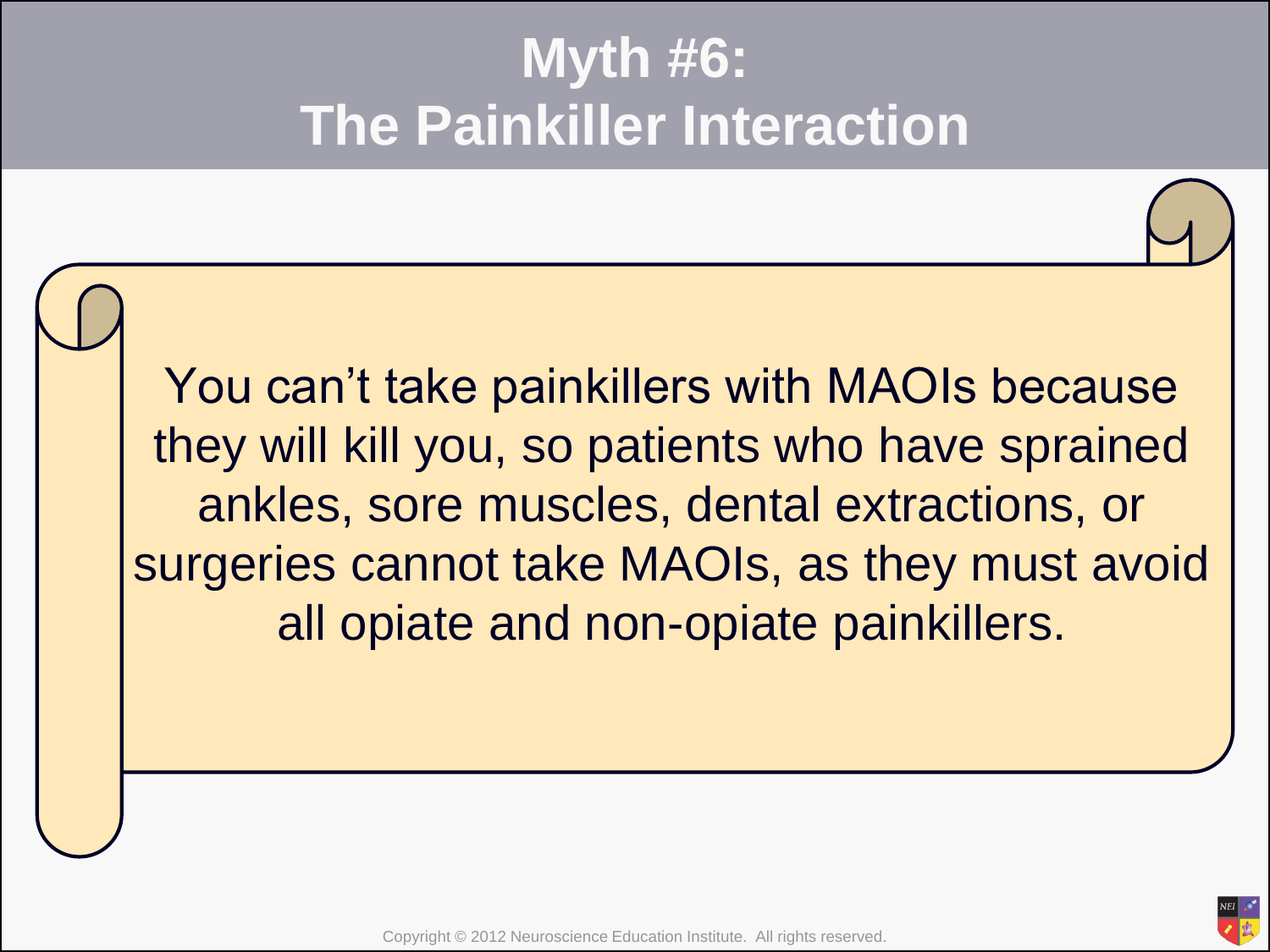#### **The Truth**

There are a few things to avoid (which are easy to remember), and in practice, this is not really a problem.

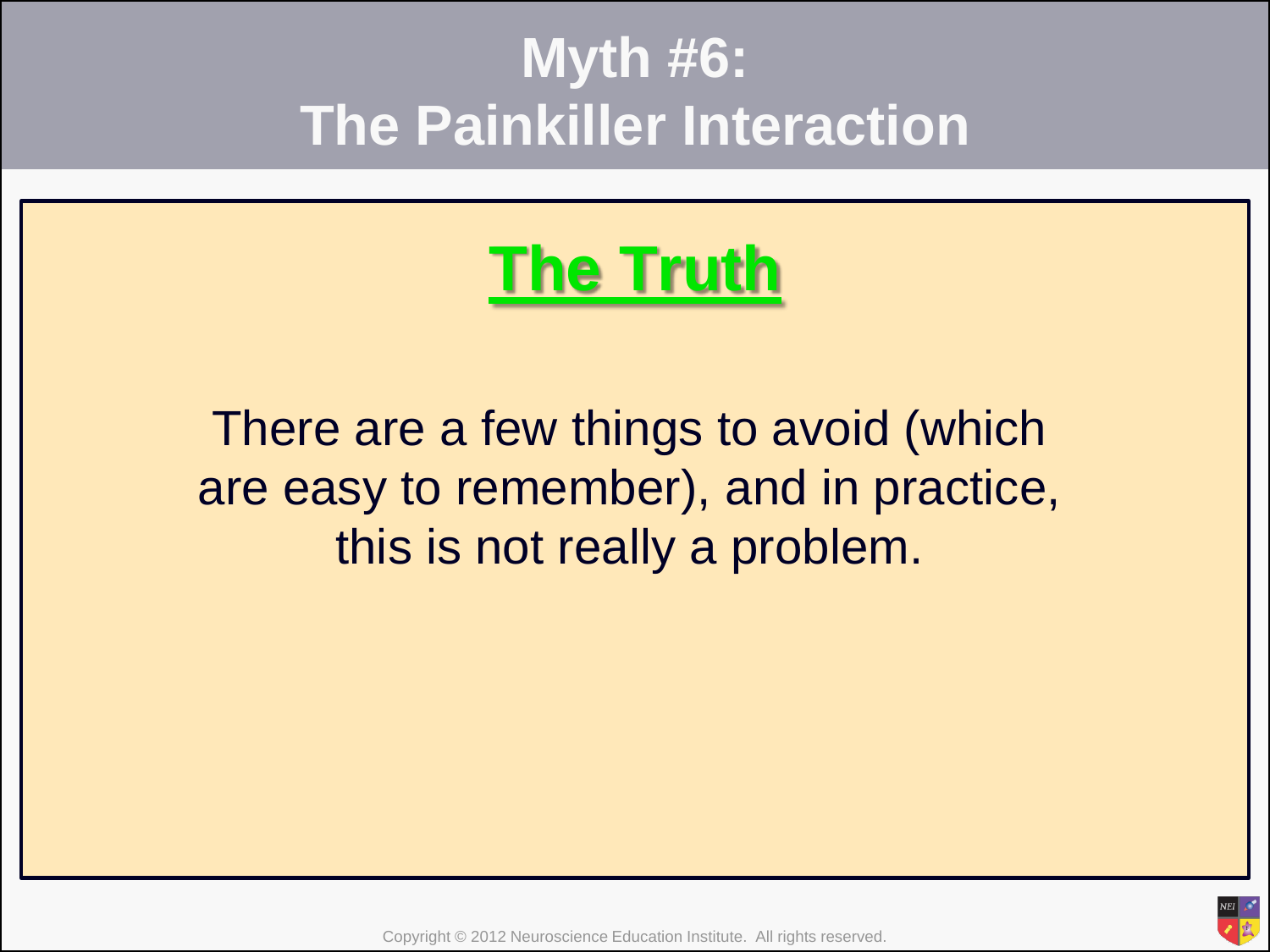#### **The Pharmacology**

There is no interaction of MAOIs with opiate mechanisms.

Meperidine is a potent 5HT reuptake inhibitor and should be avoided.

Fentanyl, methadone, and tramadol are weak 5HT reuptake inhibitors and should be avoided.

> Tapentadol is an NE reuptake inhibitor and should be avoided.

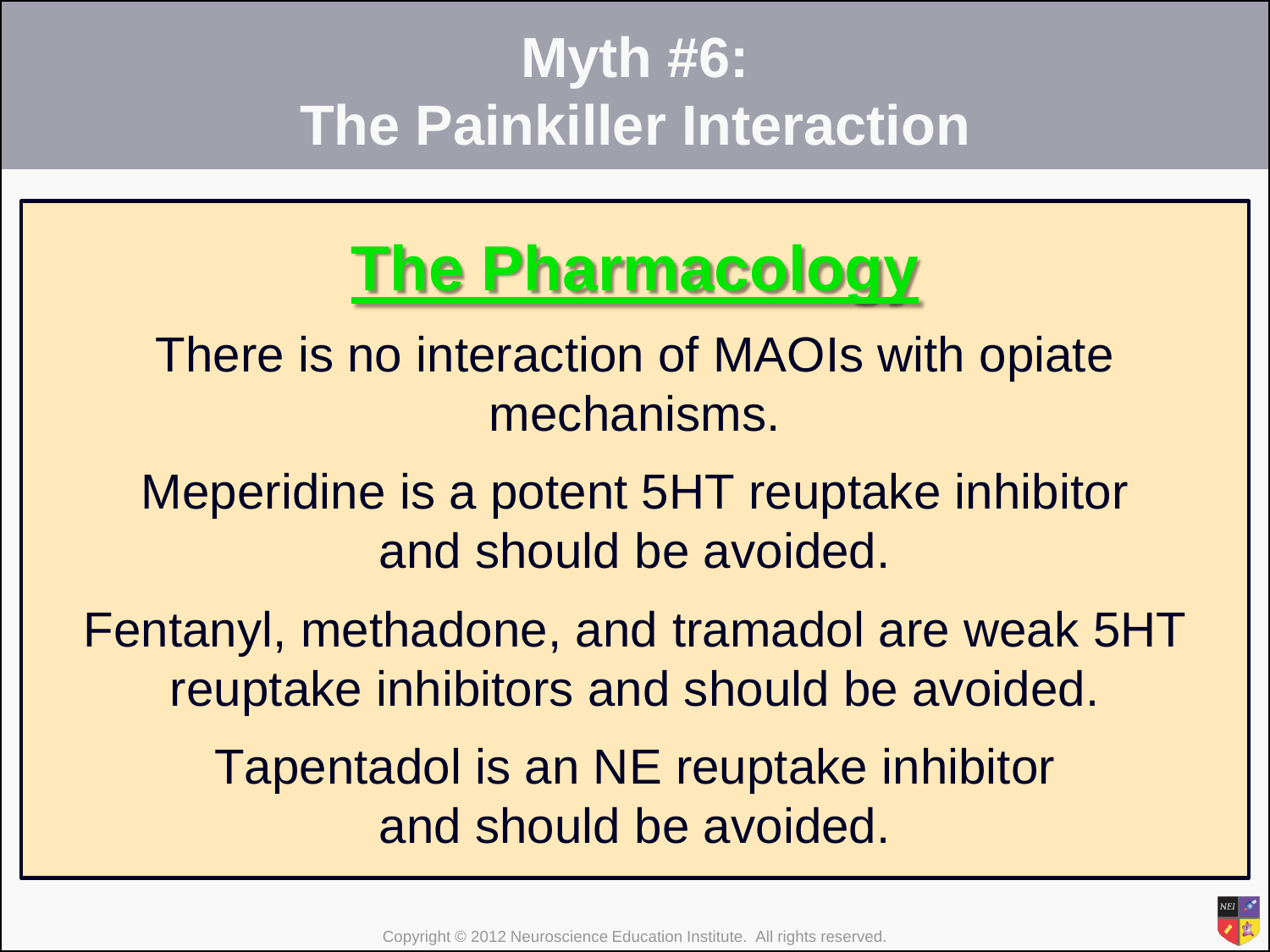#### **The Owner's Manual**

| <b>Use With MAOIs</b><br><b>Should Be Cautious</b> | <b>Use With MAOIs May</b><br><b>Sometimes Be Done</b> | <b>Use With MAOIs</b><br><b>Strictly Prohibited</b> |
|----------------------------------------------------|-------------------------------------------------------|-----------------------------------------------------|
|                                                    | <b>By Experts</b>                                     |                                                     |
| acetaminophen                                      | hydromorphone                                         | fentanyl                                            |
| aspirin                                            | morphine*                                             | meperidine                                          |
| buprenorphine                                      | oxycodone*                                            | methadone                                           |
| butorphanol                                        | oxymorphone                                           | tapentadol                                          |
| codeine                                            |                                                       | tramadol                                            |
| hydrocodone                                        |                                                       |                                                     |
| nalbuphine                                         |                                                       |                                                     |
| <b>NSAIDS</b>                                      |                                                       |                                                     |
| pentazocine                                        |                                                       |                                                     |

\*Not all experts agree that these drugs require more caution than those in the left-hand column. Grady MM, Stahl SM. CNS Spectr 2012;In press; Gillman PK. Br J Anaesth 2005;95(4):434-41.



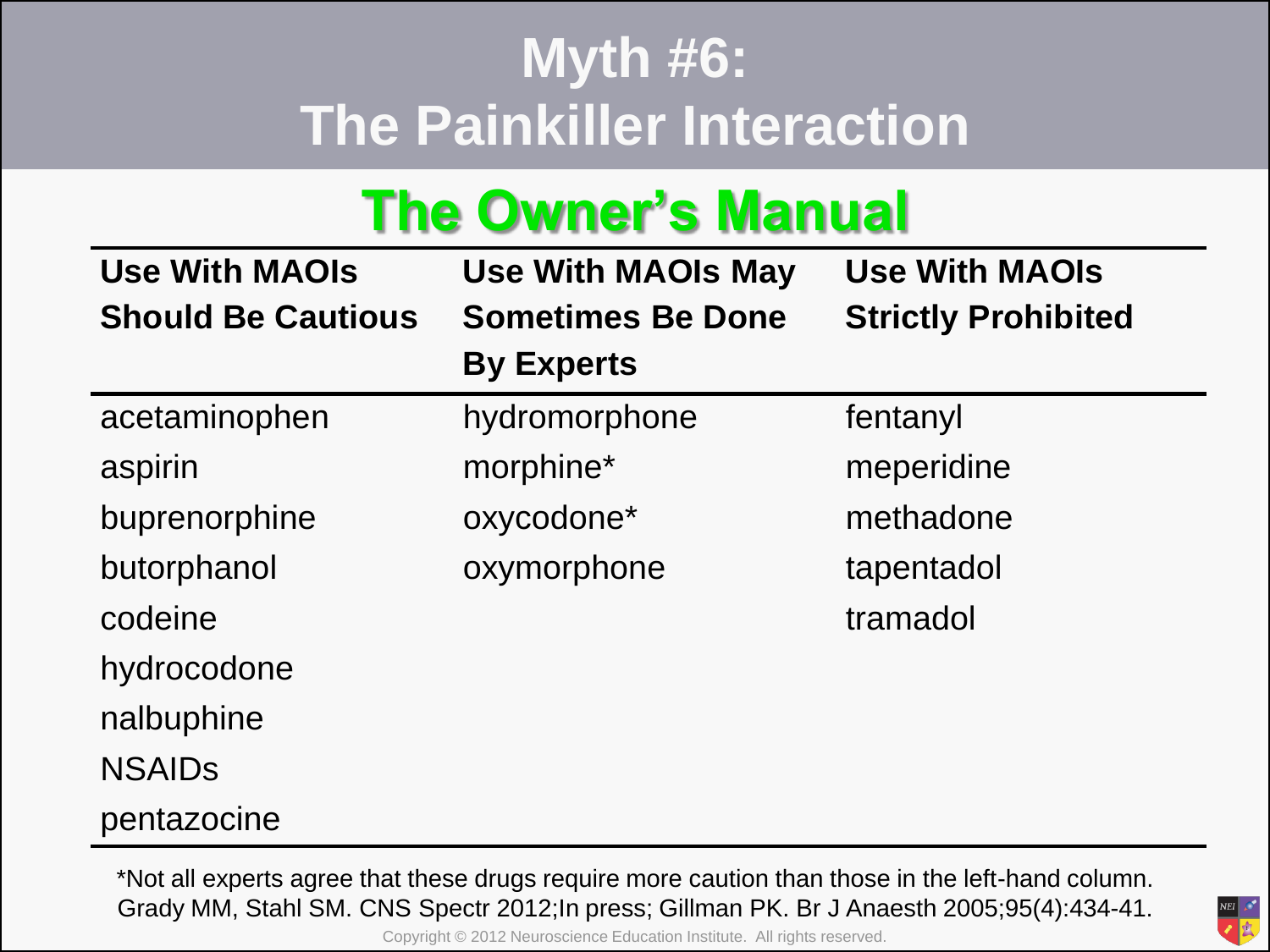You can't take any medications that block 5HT reuptake, which means you can't take any psychotropic medications. Since all patients who are candidates for an MAOI need concomitant medications, no one can take an MAOI.

Besides, in order to start an MAOI, you have to stop all other medications for 2 weeks after taper. And if you have to stop an MAOI to go back to a psychotropic medication, you have to go without all medications for another 2 weeks. This is an unacceptable risk and a hassle.

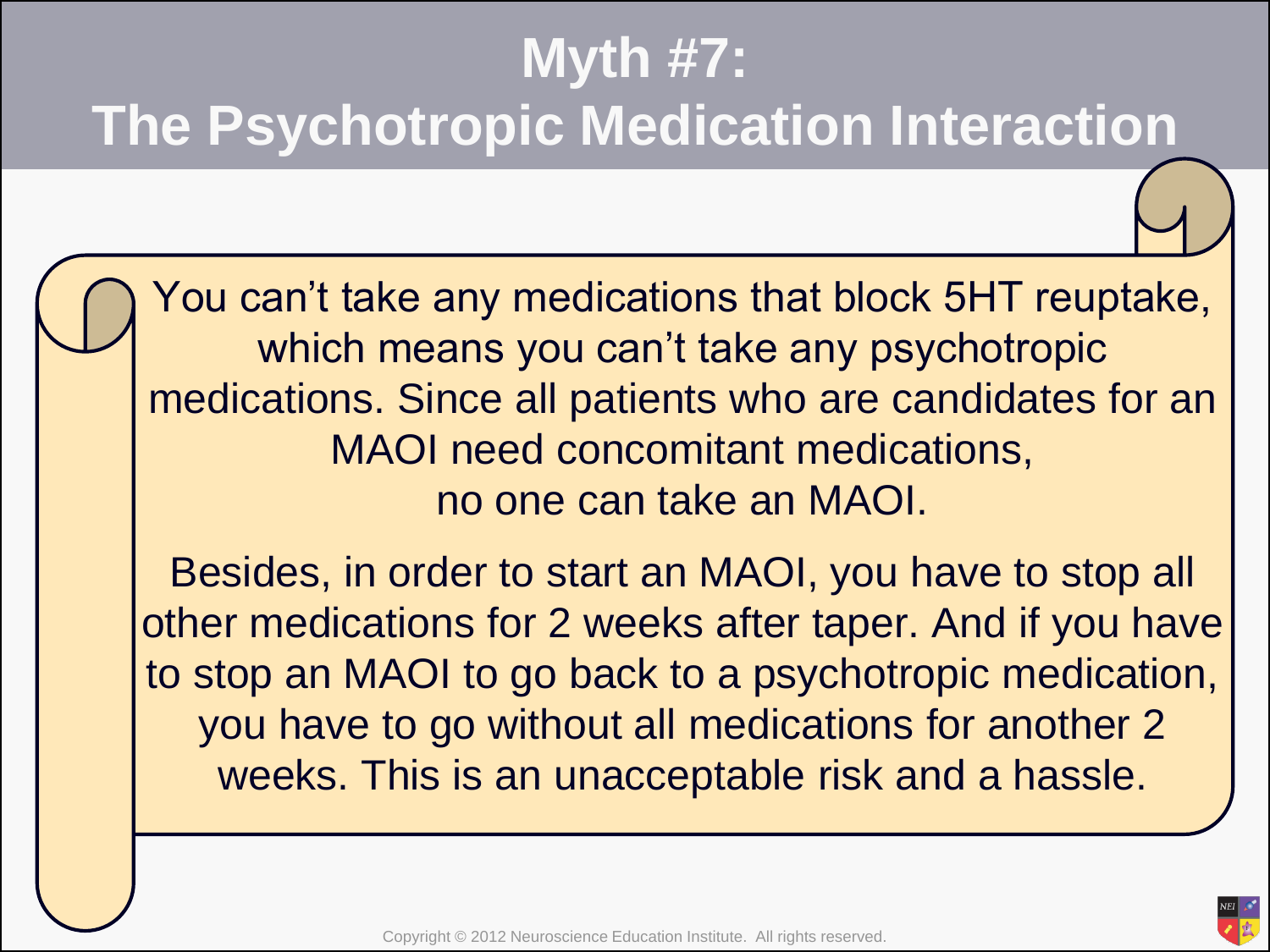#### **The Truth**

You must completely avoid only agents that block serotonin reuptake. There are many options for not only bridging between serotonin reuptake inhibitors and MAOIs, but also augmenting MAOIs.

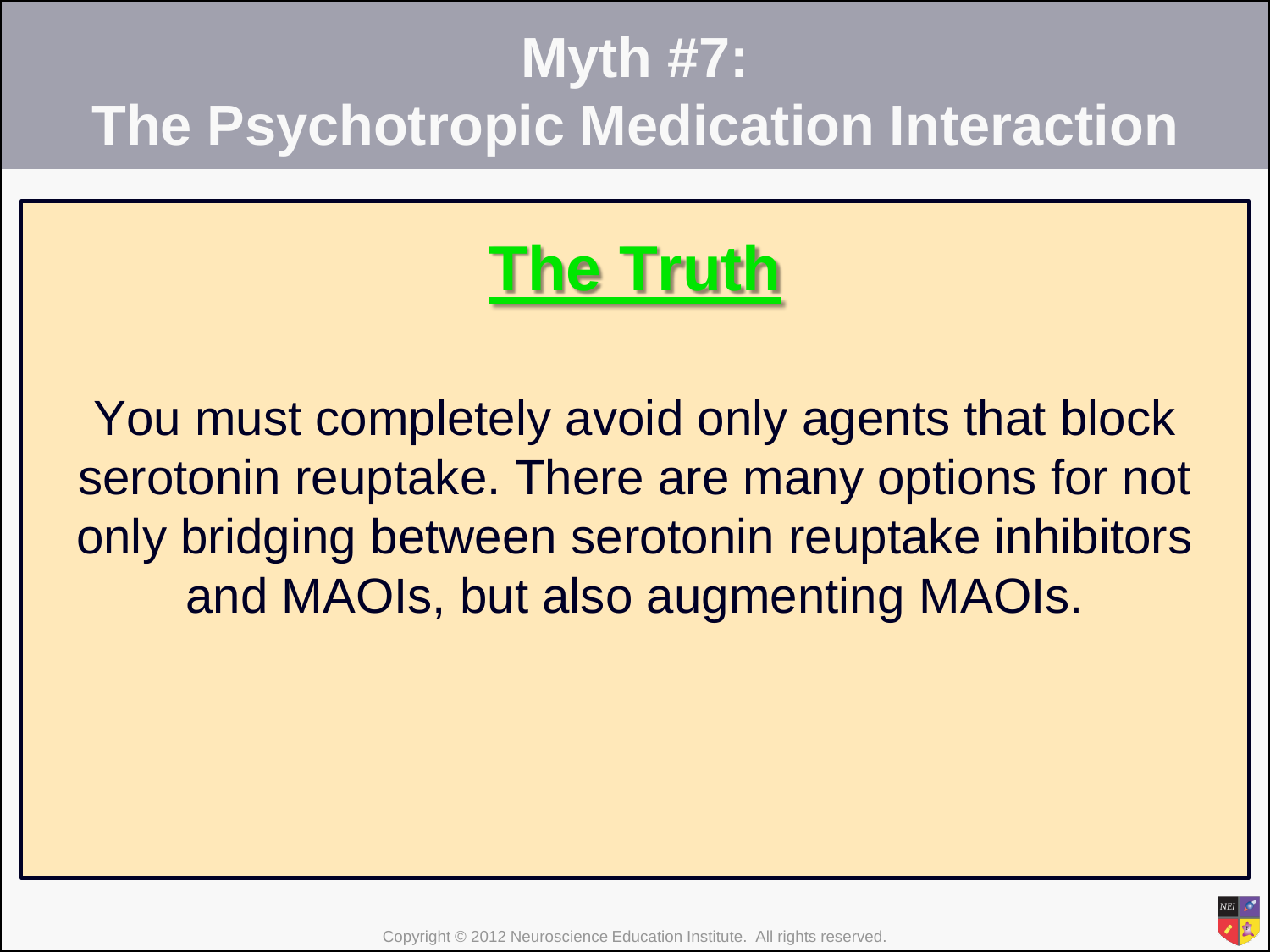#### **The Pharmacology**

You should completely avoid combining an MAOI with anything that blocks 5HT reuptake because this can cause dangerous or fatal serotonin toxicity.

You should be cautious when combining an MAOI with anything that boosts NE because this can raise blood pressure.

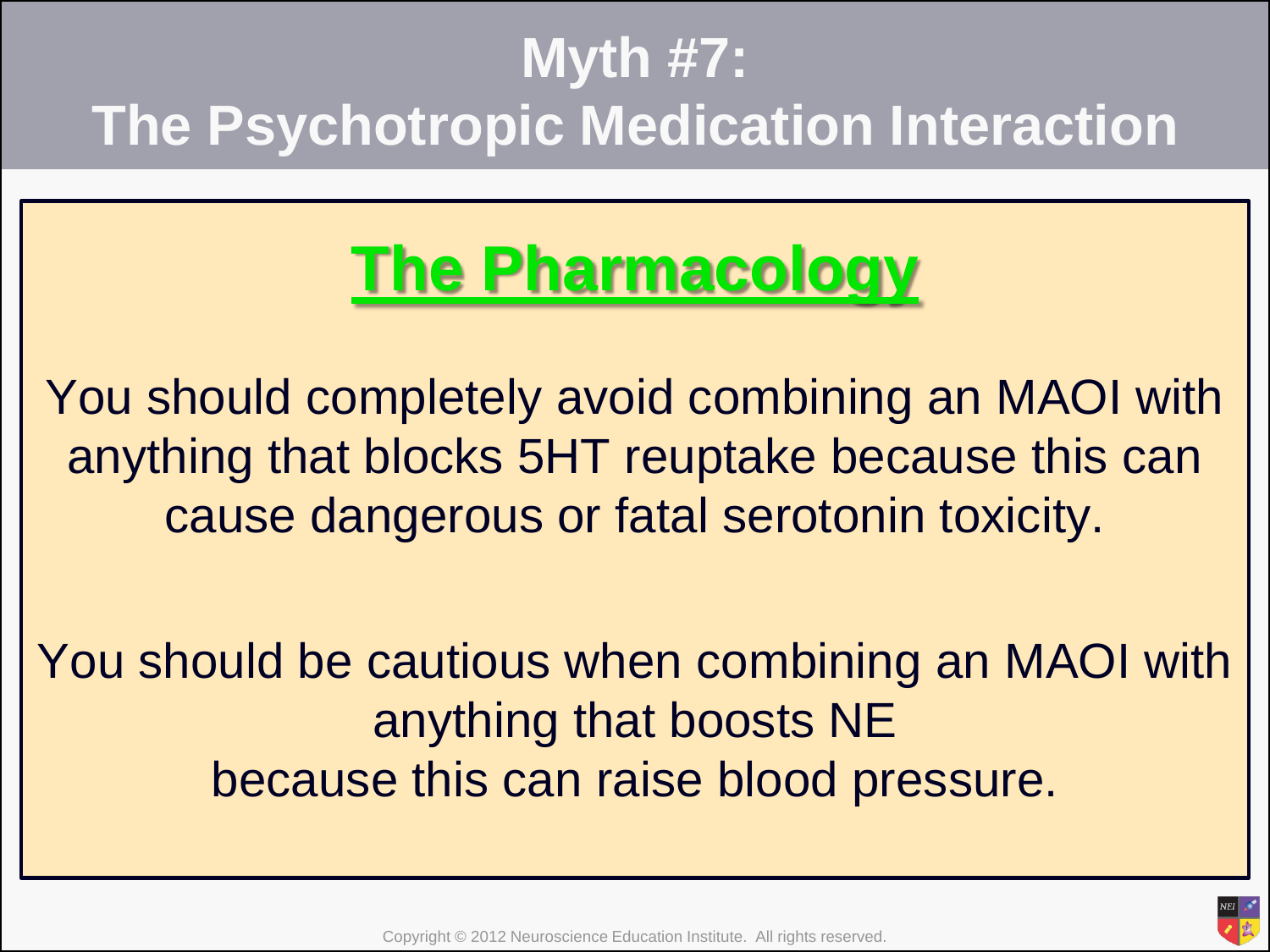#### **Serotonin Syndrome/Toxicity\***

| <b>Neuromuscular</b><br>hyperactivity | <b>Autonomic</b><br>hyperactivity | <b>Altered mental</b><br><b>status</b> |
|---------------------------------------|-----------------------------------|----------------------------------------|
| Akathisia                             | <b>Diaphoresis</b>                | Agitation                              |
| Tremor                                | Fever                             | <b>Excitement</b>                      |
| Clonus                                | Tachycardia                       | Confusion                              |
| <b>Myoclonus</b>                      | Tachypnea                         |                                        |
| Hyperreflexia                         |                                   |                                        |
| <b>Rigidity</b>                       |                                   |                                        |
| <b>Nystagmus</b>                      |                                   |                                        |

\*Presents abruptly and can progress quickly

Sun-Edelstein et al. Expert Opinion Drug Safety 2008;7(5):587-96.

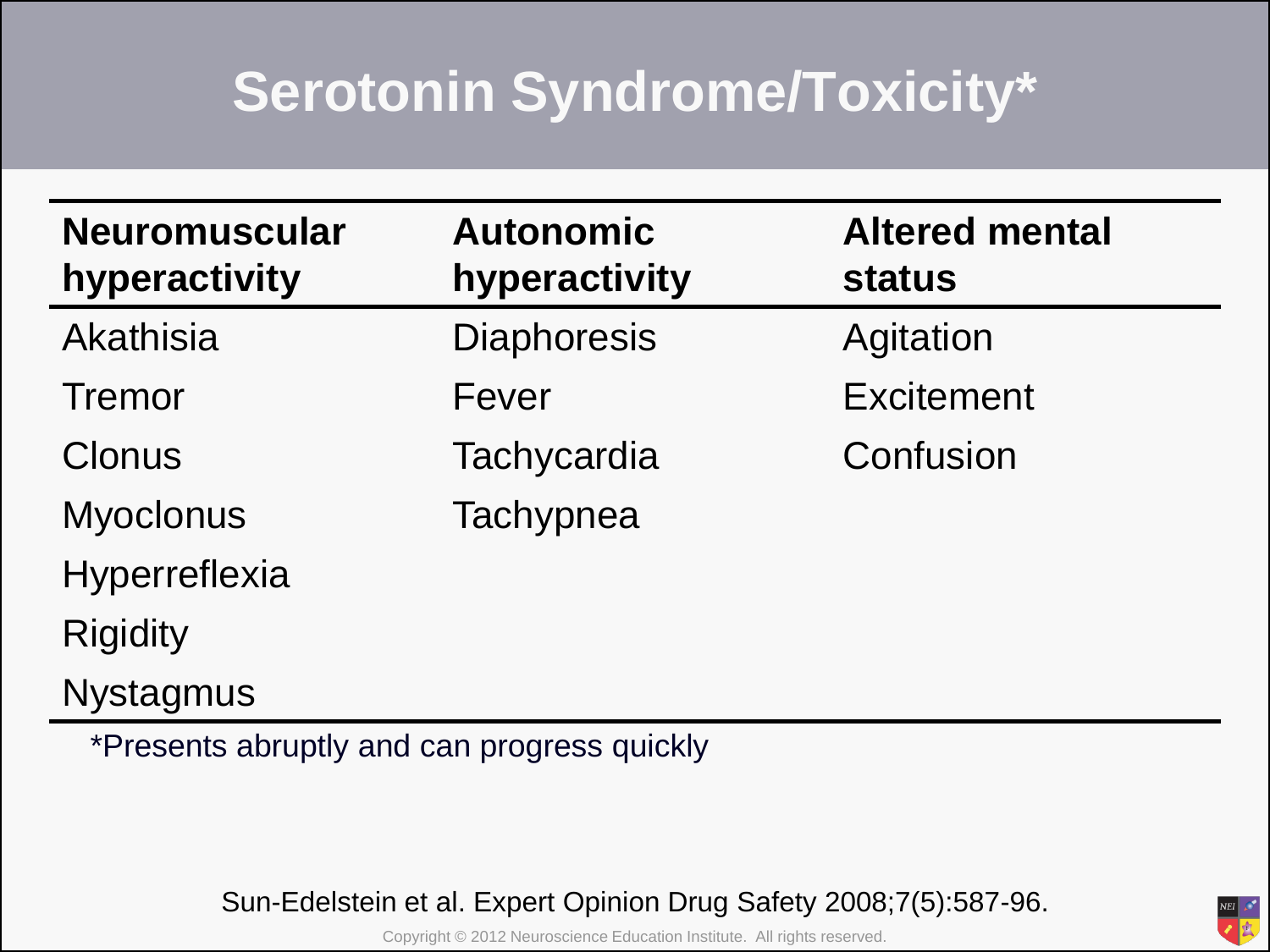#### **Hunter Criteria for Serotonin Toxicity**

#### **In the Presence of a Serotonergic Agent:**



Copyright © 2012 Neuroscience Education Institute. All rights reserved. Dunkley EJC et al. Q J Med 2003;96(9):635-42.

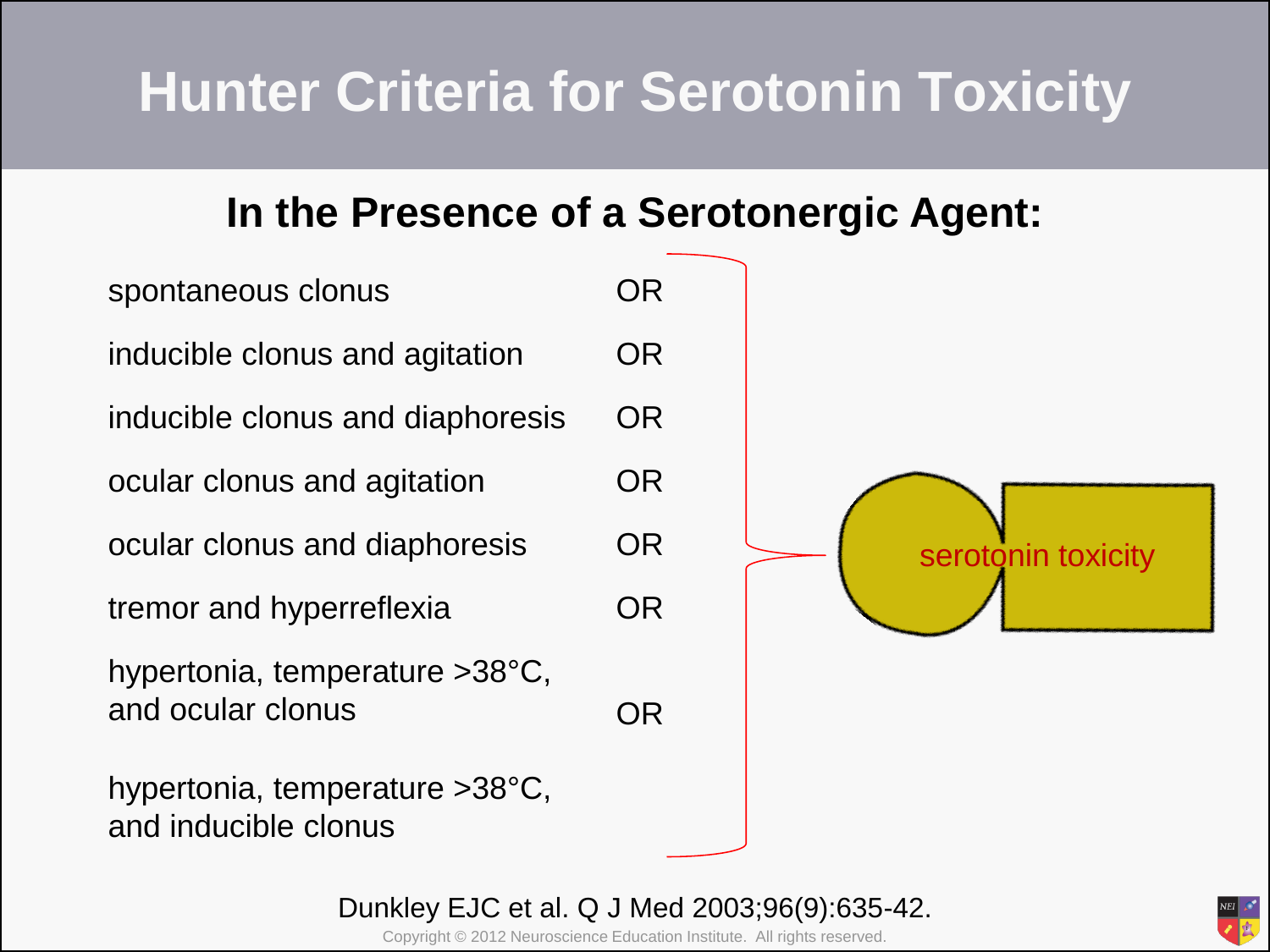#### **The Owner's Manual:**

#### **Drugs to Avoid Due to Risk of Serotonin Toxicity**

| <b>Antidepressants</b> | <b>Drugs of Abuse</b>                   | <b>Opioids</b> | <b>Other</b>                    |
|------------------------|-----------------------------------------|----------------|---------------------------------|
| <b>SSRIS</b>           | <b>MDMA</b> (ecstasy)                   | meperidine     | non-subcutaneous<br>sumatriptan |
| <b>SNRIS</b>           | cocaine                                 | tramadol       | chlorpheniramine                |
| clomipramine           | methamphetamine                         | methadone      | brompheniramine                 |
| St. John's wort        | High-dose or<br>injected<br>amphetamine |                | dextromethorphan                |
|                        |                                         | fentanyl       | procarbazine?                   |

Wimbiscus et al. Curr Drug Ther 2010;77(2):859-82; Grady MM, Stahl SM. CNS Spectr 2012;In press.

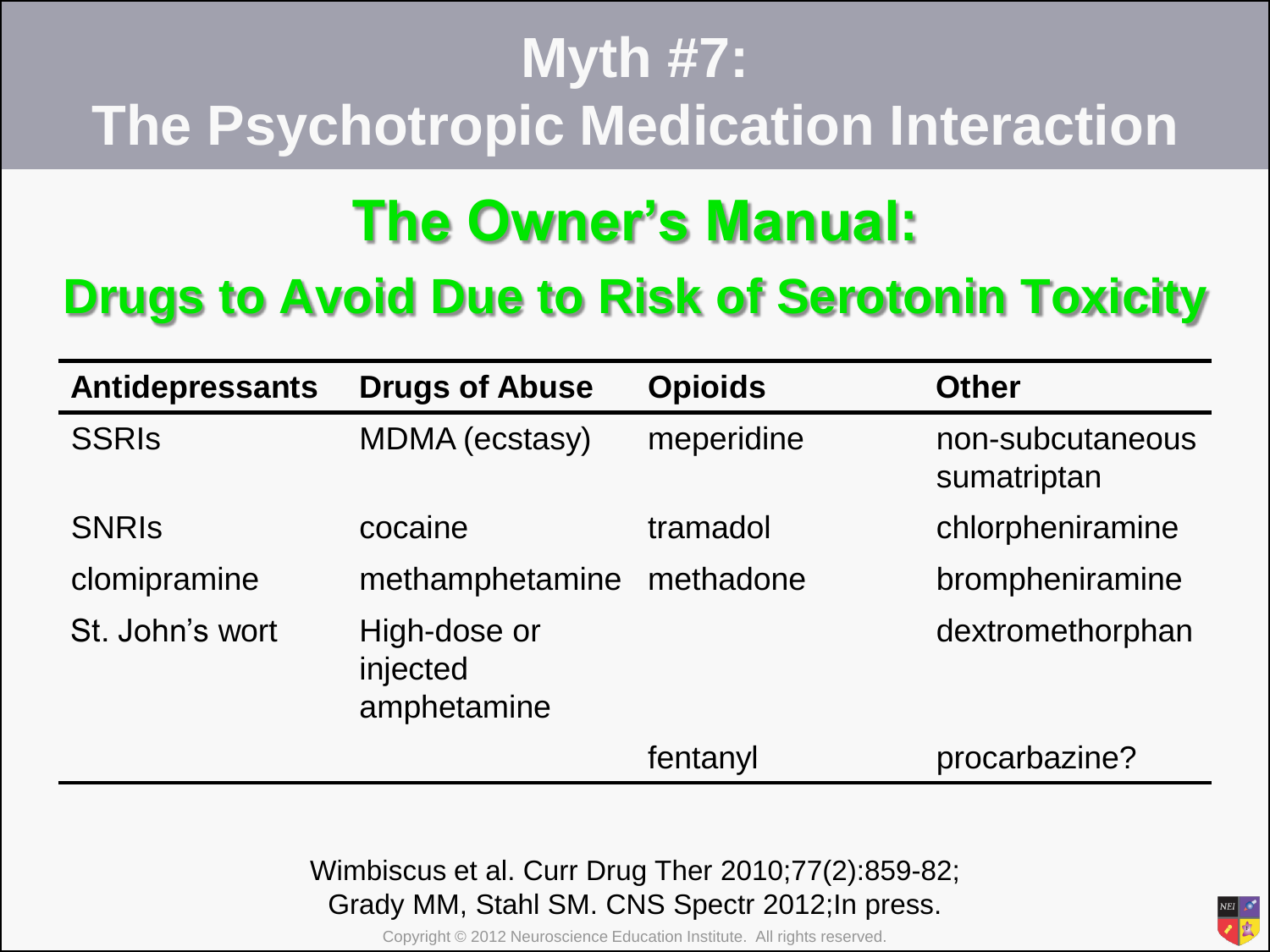#### **The Owner's Manual:**

#### **Switching From a Serotonergic Drug to an MAOI**



\*\*Titration schedule for MAOI may differ depending on the individual agent

Stahl SM. Prescriber's Guide. 4th ed. Cambridge University Press; 2011.

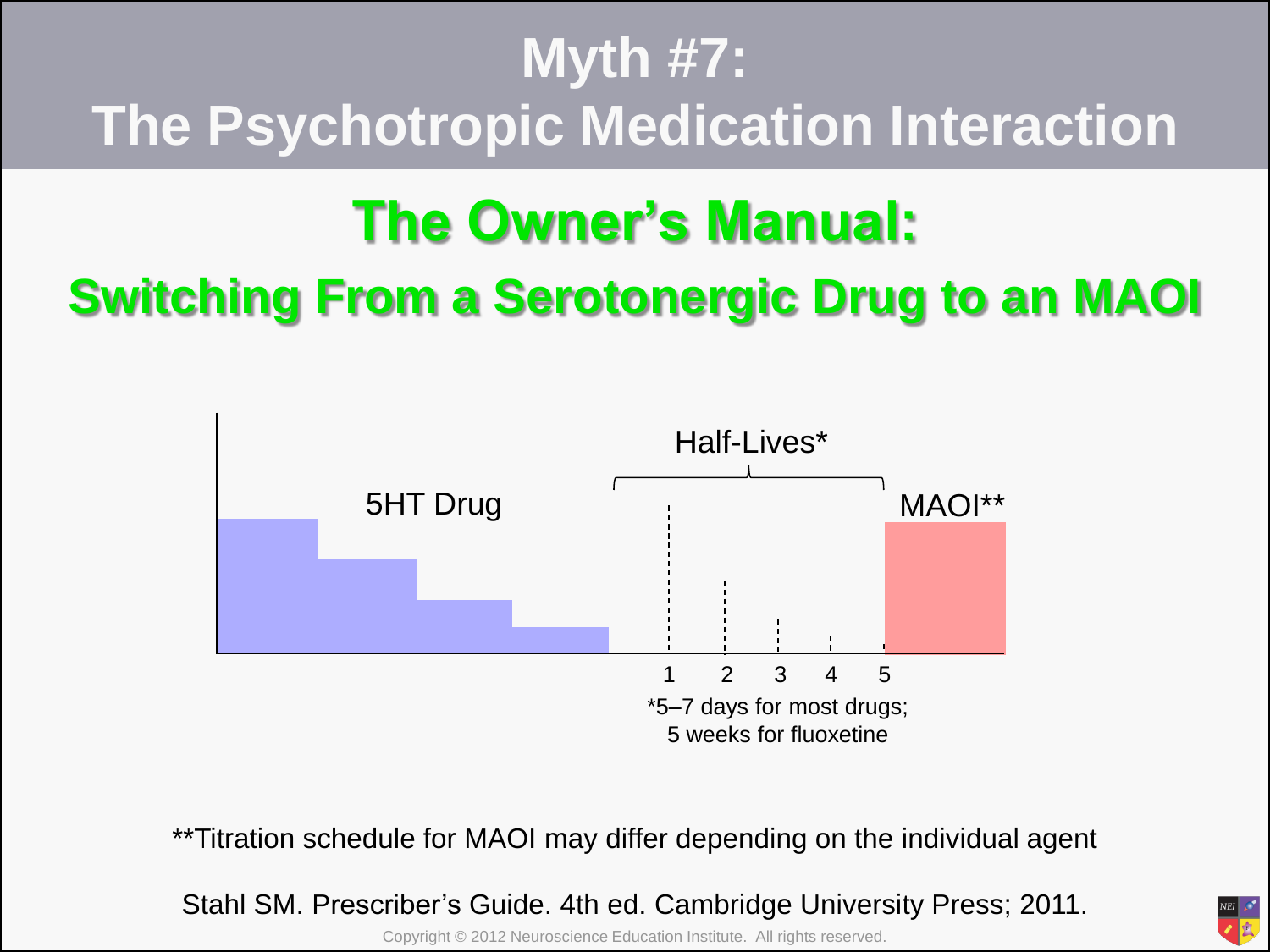#### **The Owner's Manual: Switching From an MAOI to a Serotonergic Drug**



\*\*Titration schedule for 5HT drug may differ depending on the individual agent

Stahl SM. Prescriber's Guide. 4th ed. Cambridge University Press; 2011.

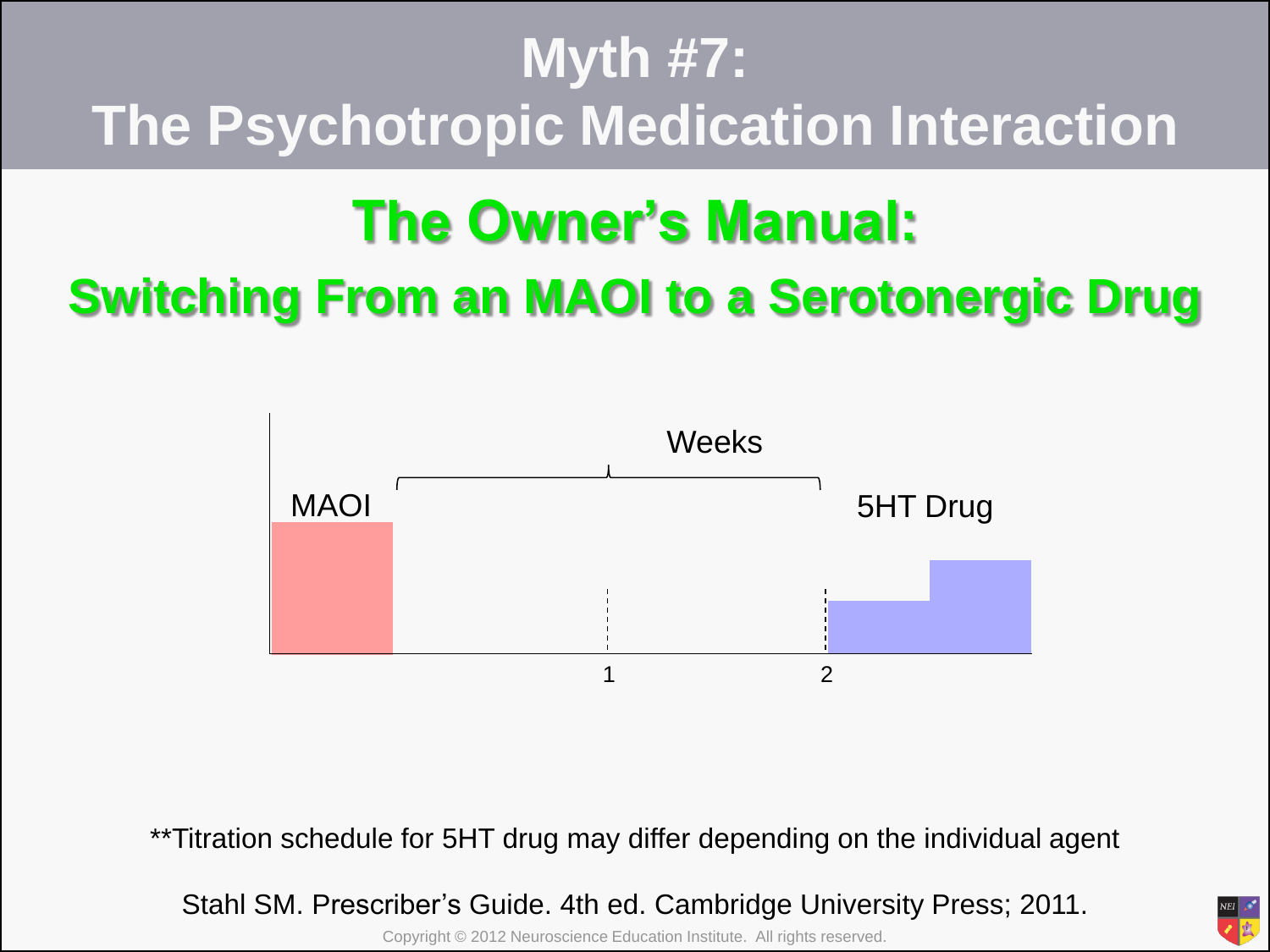#### **The Owner's Manual: How to Bridge Use These Drugs While Waiting to Start an MAOI or When Discontinuing an MAOI**

- Benzodiazepines, Z-drug hypnotics, trazodone
- Lamotrigine, valproate, lithium
- Gabapentin, pregabalin, topiramate, carbamazepine, oxcarbazepine
- Stimulants
- Atypical antipsychotics